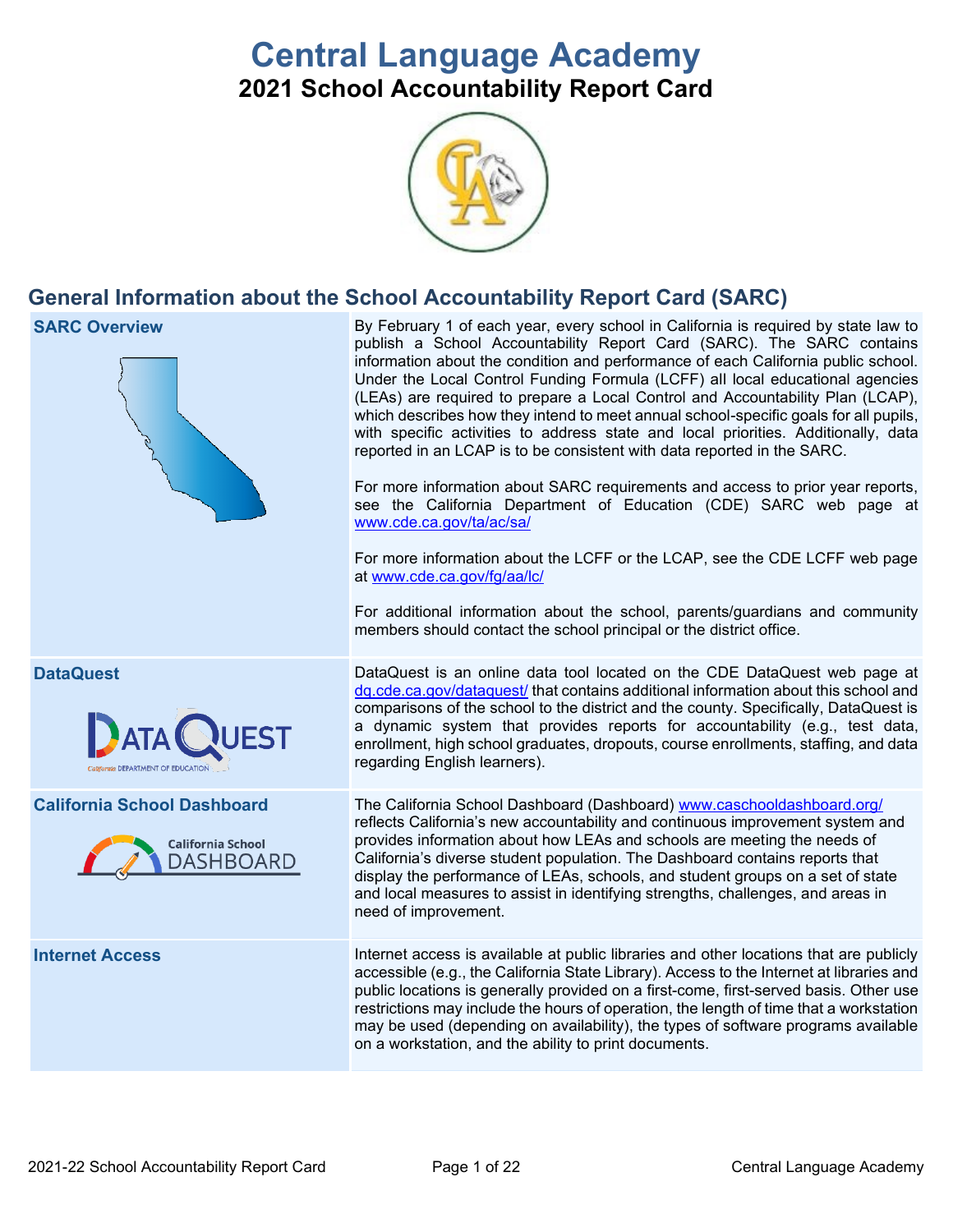#### **2021-22 School Contact Information**

| <b>School Name</b>                       | Central Language Academy       |  |  |  |  |
|------------------------------------------|--------------------------------|--|--|--|--|
| <b>Street</b>                            | 415 East G Street              |  |  |  |  |
| City, State, Zip                         | Ontario                        |  |  |  |  |
| <b>Phone Number</b>                      | 909-983-8522                   |  |  |  |  |
| <b>Principal</b>                         | James Valadez                  |  |  |  |  |
| <b>Email Address</b>                     | James.Valadez@omsd.net         |  |  |  |  |
| <b>School Website</b>                    | https://www.omsd.net/Domain/12 |  |  |  |  |
| <b>County-District-School (CDS) Code</b> | 3606781906036164               |  |  |  |  |

| 2021-22 District Contact Information |                                   |  |  |  |
|--------------------------------------|-----------------------------------|--|--|--|
| <b>District Name</b>                 | Ontario-Montclair School District |  |  |  |
| <b>Phone Number</b>                  | $(909)$ 459-2500                  |  |  |  |
| Superintendent                       | Dr. James Q. Hammond              |  |  |  |
| <b>Email Address</b>                 | info@omsd.net                     |  |  |  |
| <b>District Website Address</b>      | https://www.omsd.net              |  |  |  |

#### **2021-22 School Overview**

Central Language Academy strives to provide the best Dual Language program that is research-based. The students, parents, teachers, and staff that work within this program are deeply committed to what two languages, and two worlds, can provide to prepare and inspire each learner as an empowered global citizen. When you have the opportunity to step on our campus, you will soon learn to understand how a few linguistic and cultural modifications to regular education can completely transform the learning process. Central Language Academy is a PBIS Gold Level Award winning school. Central Language Academy is involved in the State's Community's Engagement Initiative as an exemplary Parent and Community Engagement Program. CLA's parent and community engagement program is the model that the state is using to create a framework for Parent and Community Engagement programs across California.

Central Language Academy is a TK through eighth grade school specializing in intensive language immersion and multicultural education. All students participate in language-rich English academic instruction with an option of full or partial immersion in Spanish (students enrolled in the "magnet" Dual Language Immersion program must begin with kindergarten). Once proficient in both English and Spanish, students have the option of taking Mandarin Chinese as a third language of study. The mission of Central Language Academy is to prepare and inspire each individual to achieve to his or her greatest potential and to become a confident, collaborative, compassionate, and responsible global citizen.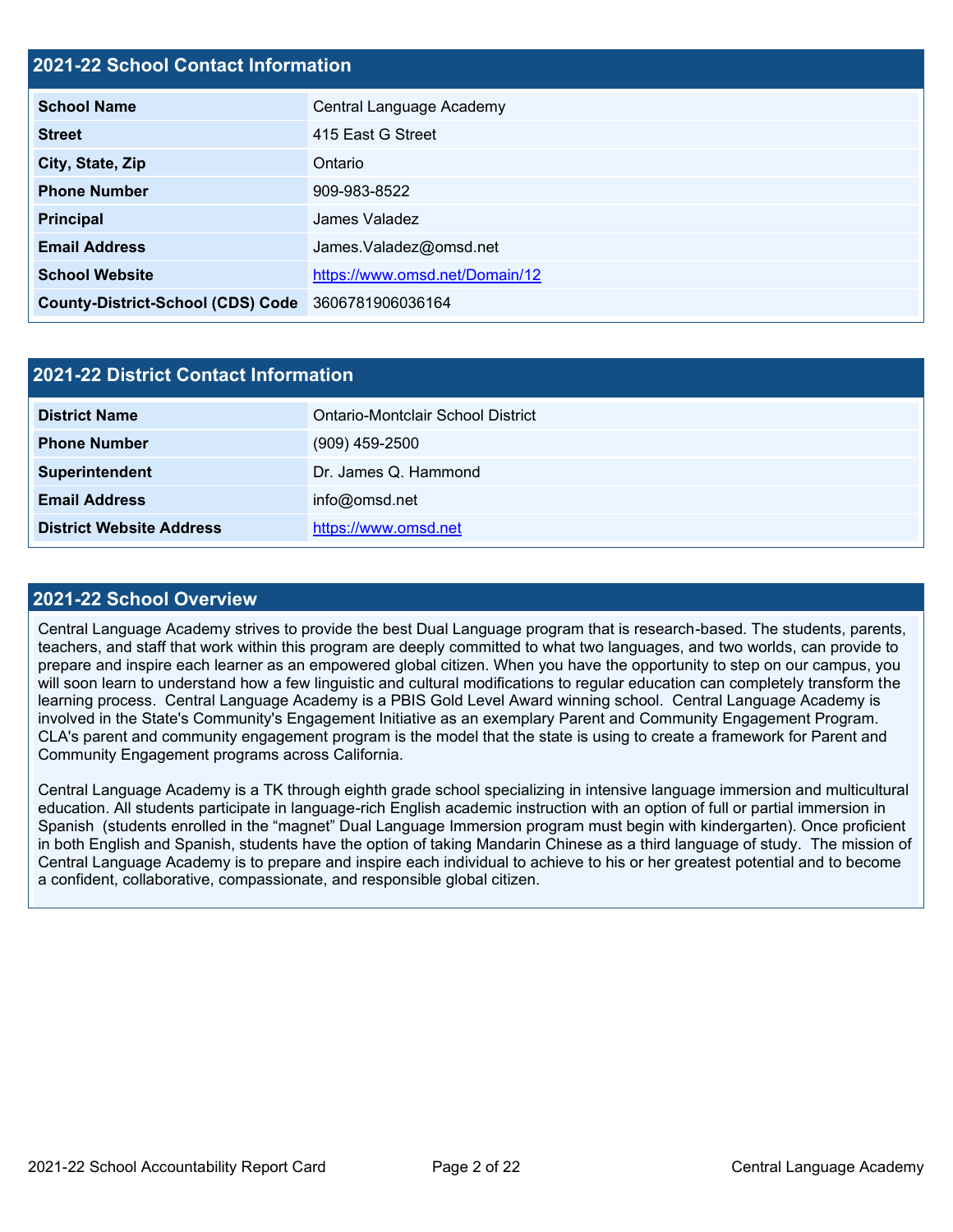# **About this School**

| 2020-21 Student Enrollment by Grade Level |                           |  |  |  |  |
|-------------------------------------------|---------------------------|--|--|--|--|
| <b>Grade Level</b>                        | <b>Number of Students</b> |  |  |  |  |
| Kindergarten                              | 108                       |  |  |  |  |
| Grade 1                                   | 92                        |  |  |  |  |
| Grade 2                                   | 88                        |  |  |  |  |
| Grade 3                                   | 97                        |  |  |  |  |
| Grade 4                                   | 96                        |  |  |  |  |
| Grade 5                                   | 87                        |  |  |  |  |
| Grade 6                                   | 85                        |  |  |  |  |
| Grade 7                                   | 47                        |  |  |  |  |
| Grade 8                                   | 34                        |  |  |  |  |
| <b>Total Enrollment</b>                   | 734                       |  |  |  |  |

# **2020-21 Student Enrollment by Student Group**

| <b>Student Group</b>                   | <b>Percent of Total Enrollment</b> |
|----------------------------------------|------------------------------------|
| Female                                 | 51.8                               |
| <b>Male</b>                            | 48.2                               |
| American Indian or Alaska Native       | 0.4                                |
| <b>Asian</b>                           | 0.4                                |
| <b>Black or African American</b>       | 2.7                                |
| <b>Filipino</b>                        | 0.3                                |
| <b>Hispanic or Latino</b>              | 92.2                               |
| <b>Two or More Races</b>               | 1.2                                |
| <b>White</b>                           | 2.7                                |
| <b>English Learners</b>                | 25.6                               |
| <b>Homeless</b>                        | 2.3                                |
| <b>Socioeconomically Disadvantaged</b> | 60.8                               |
| <b>Students with Disabilities</b>      | 9.5                                |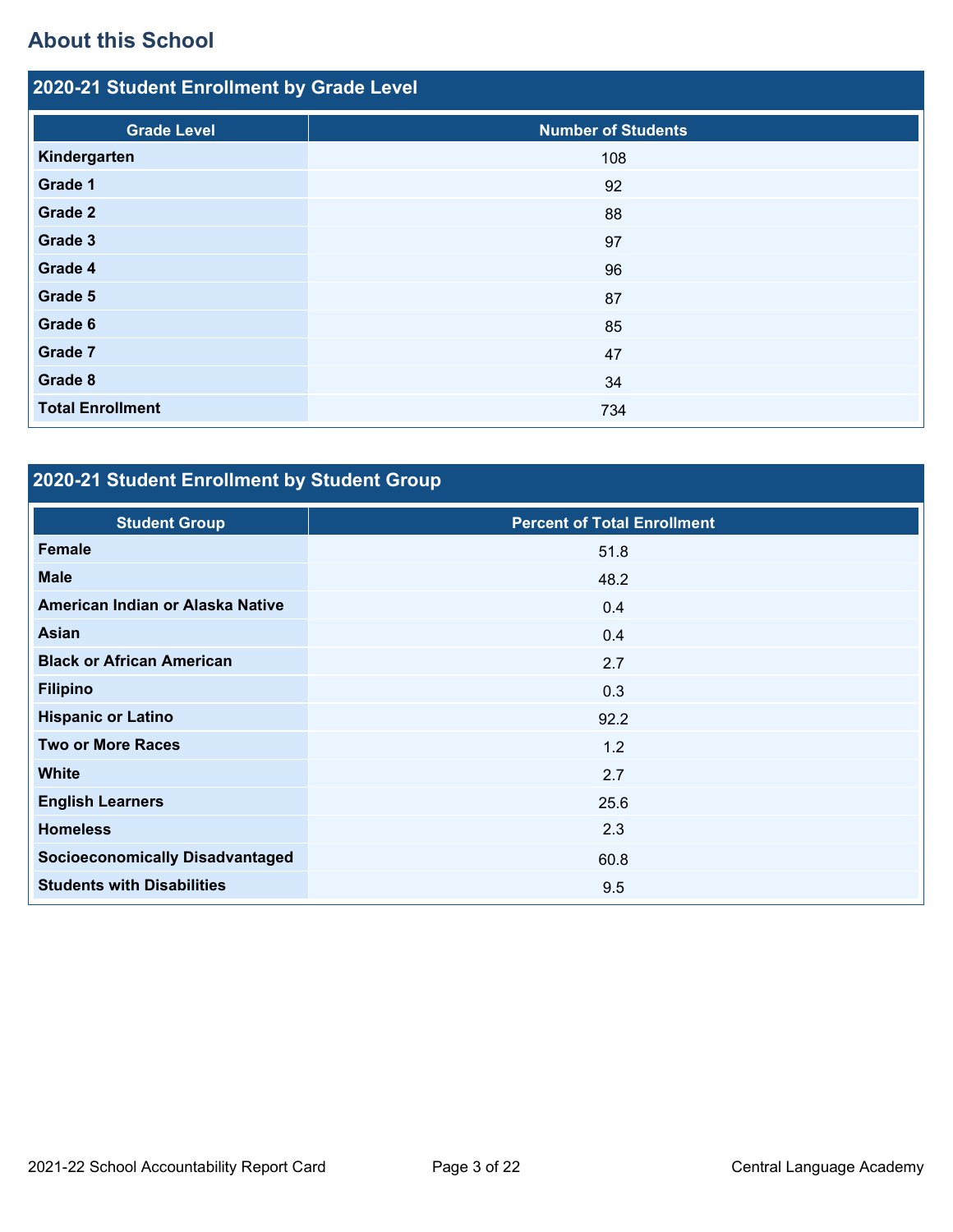## **A. Conditions of Learning State Priority: Basic**

The SARC provides the following information relevant to the State priority: Basic (Priority 1):

- Degree to which teachers are appropriately assigned and fully credentialed in the subject area and for the pupils they are teaching;
	- Pupils have access to standards-aligned instructional materials; and
- School facilities are maintained in good repair

Note: For more information refer to the Updated Teacher Equity Definitions web page at<https://www.cde.ca.gov/pd/ee/teacherequitydefinitions.asp>

#### **2019-20 Teacher Preparation and Placement**

| <b>Authorization/Assignment</b>                                                                 | 2019-20 |
|-------------------------------------------------------------------------------------------------|---------|
| Fully (Preliminary or Clear) Credentialed for Subject and Student Placement (properly assigned) |         |
| Intern Credential Holders Properly Assigned                                                     |         |
| Teachers Without Credentials and Misassignments ("ineffective" under ESSA)                      |         |
| Credentialed Teachers Assigned Out-of-Field ("out-of-field" under ESSA)                         |         |
| <b>Unknown</b>                                                                                  |         |
| <b>Total Teaching Positions</b>                                                                 |         |
|                                                                                                 |         |

Note: The data in this table is based on Full Time Equivalent (FTE) status. One FTE equals one staff member working full time; one FTE could also represent two staff members who each work 50 percent of full time. Additionally, an assignment is defined as a position that an educator is assigned to based on setting, subject, and grade level. An authorization is defined as the services that an educator is authorized to provide to students.

## **2019-20 Teachers Without Credentials and Misassignments (considered "ineffective" under ESSA)**

| <b>Authorization/Assignment</b>                              | 2019-20 |
|--------------------------------------------------------------|---------|
| <b>Permits and Waivers</b>                                   |         |
| <b>Misassignments</b>                                        |         |
| <b>Vacant Positions</b>                                      |         |
| <b>Total Teachers Without Credentials and Misassignments</b> |         |

## **2019-20 Credentialed Teachers Assigned Out-of-Field (considered "out-of-field" under ESSA)**

| <b>Indicator</b>                                              | 2019-20 |
|---------------------------------------------------------------|---------|
| <b>Credentialed Teachers Authorized on a Permit or Waiver</b> |         |
| <b>Local Assignment Options</b>                               |         |
| <b>Total Out-of-Field Teachers</b>                            |         |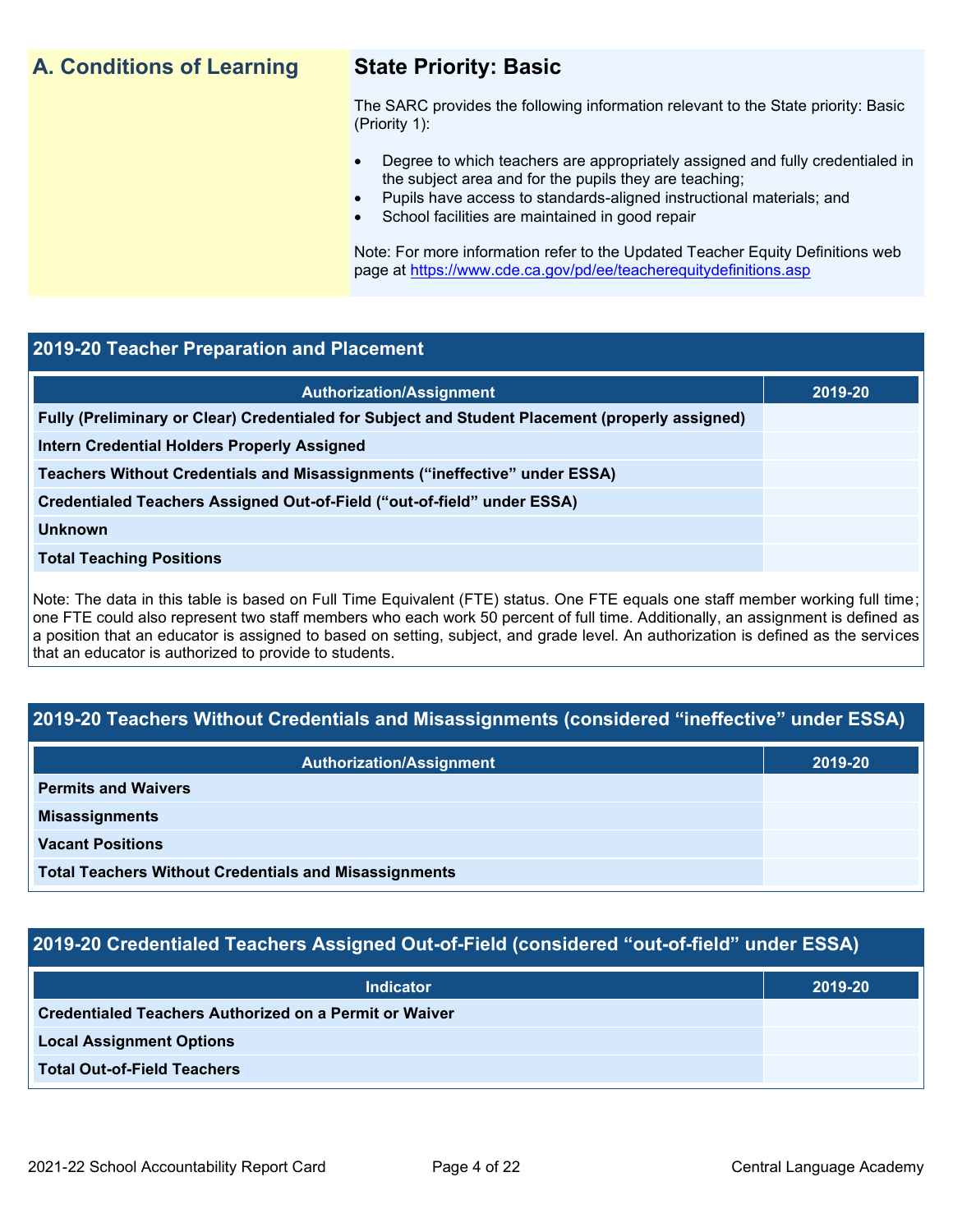## **2019-20 Class Assignments**

| <b>Indicator</b>                                                                                                                                    | 2019-20 |
|-----------------------------------------------------------------------------------------------------------------------------------------------------|---------|
| <b>Misassignments for English Learners</b><br>(a percentage of all the classes with English learners taught by teachers that are misassigned)       |         |
| No credential, permit or authorization to teach<br>(a percentage of all the classes taught by teachers with no record of an authorization to teach) |         |

## **2021-22 Quality, Currency, Availability of Textbooks and Other Instructional Materials**

Textbooks and Instructional Materials used at Central Language Academy are board approved and adopted (see years noted below).

#### **Year and month in which the data were collected** August 2020

| <b>Subject</b>                | Textbooks and Other Instructional Materials/year of<br><b>Adoption</b>                                                                                                                                                                                                                                                                                                                                                                                                               | <b>From</b><br><b>Most</b><br><b>Recent</b><br><b>Adoption</b> | <b>Percent</b><br><b>Students</b><br><b>Lacking Own</b><br><b>Assigned</b><br>Copy |
|-------------------------------|--------------------------------------------------------------------------------------------------------------------------------------------------------------------------------------------------------------------------------------------------------------------------------------------------------------------------------------------------------------------------------------------------------------------------------------------------------------------------------------|----------------------------------------------------------------|------------------------------------------------------------------------------------|
| <b>Reading/Language Arts</b>  | TK Big Day (Houghton-Mifflin-Harcourt) - Adopted 2016<br>K-6 Wonders (McGraw-Hill) - Adopted 2016<br>K-6 Lectura Maravillas (McGraw-Hill) - Adopted 2016<br>6-8 Collections (Houghton Mifflin Harcourt - Adopted 2016                                                                                                                                                                                                                                                                | Yes                                                            | 0%                                                                                 |
| <b>Mathematics</b>            | TK-8 - Eureka Math (Great Minds)- Adopted 2015* and then<br>in 2018* for Dual Immersion program.<br>K-8 mathematics materials were selected by OMSD<br>stakeholders to adopt due to the level of rigor of the program<br>and a strong alignment with the California State Standards.<br>*TK mathematics materials are from the most recent local<br>adoption.<br>Integrated Math, High School Credit Course, Houghton Mifflin<br>Harcourt, Integrated Math I, 2015 adopted May, 2020 | No                                                             | 0%                                                                                 |
| <b>Science</b>                | TK- Big Day Houghton-Mifflin- Adopted 2016<br>K-5 California Inspire Science (McGraw Hill) - Adopted 2019<br>6-8 California Inspire Science-Preferred Integrated (McGraw<br>Hill) - Adopted 2019                                                                                                                                                                                                                                                                                     | Yes                                                            | 0%                                                                                 |
| <b>History-Social Science</b> | TK Big Day (Houghton-Mifflin-Harcourt) - Adopted 2016<br>K-5 California Vistas (Macmillan/McGraw-Hill) - Adopted<br>2006*<br>6-8 My World Interactive (Pearson) - Adopted 2018<br>*K-5 History/Social Science materials are not from the most<br>recent state adoption; however, the district has determined<br>through local review that the materials are still aligned to<br>current state standards.                                                                             | Yes                                                            | 0%                                                                                 |
| <b>Foreign Language</b>       | *Spanish II S, High School Credit Course, Vista, Imagina, 4th<br>Edition, adopted May 2020 - *Not from the most recent state<br>adoption.                                                                                                                                                                                                                                                                                                                                            | <b>Yes</b>                                                     | 0%                                                                                 |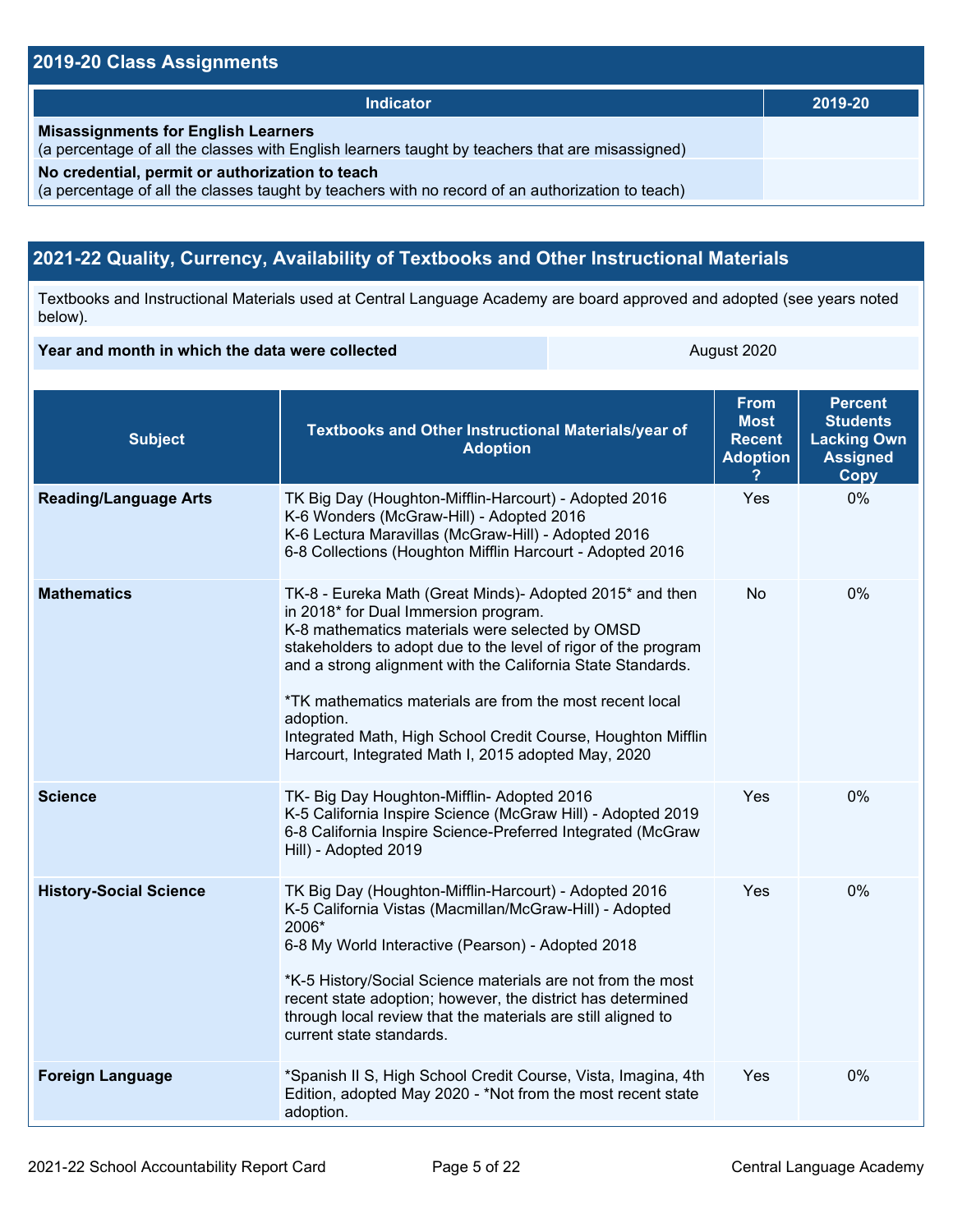|                                   | Spanish for Native Speakers, McDougal Littel, Tu Mundo,<br>2008, adopted July 2008<br>Beginning Spanish, Prentice Hall, Realidades, 2008, adopted<br><b>July 2008</b>                                                                            |                |       |
|-----------------------------------|--------------------------------------------------------------------------------------------------------------------------------------------------------------------------------------------------------------------------------------------------|----------------|-------|
| <b>Health</b>                     | K-8 Focus on You (Charles Merrill Publishing) - Adopted<br>1984                                                                                                                                                                                  | N <sub>o</sub> | $0\%$ |
| <b>Visual and Performing Arts</b> | TK-6 Theatre Arts Connection (SRA/McGraw-Hill) - Adopted<br>2008<br>TK-6 Art Connection (SRA/McGraw-Hill) - Adopted 2008<br>TK-8 CA Spotlight on Music (McGraw-Hill) - Adopted 2008<br>6-8 Middle School Art Series (McGraw-Hill) - Adopted 2008 | Yes            | $0\%$ |

#### **School Facility Conditions and Planned Improvements**

Central Language Academy has adequate classroom, staff, and ancillary spaces. Central Language Academy has 30 classrooms (including classrooms in portables and the main building), a multipurpose room, a library, and an administration building. The main campus was built in 1934. Construction/retrofit projects on the main building were completed during 2019- 2020 school year. To promote safety, Central Language Academy is a closed campus; gates are closed during the school day and visitors must enter through the main office to sign in at front desk prior to entering school premises. Visitors must present their California ID badges and staff must present their district badge through our RAPTOR system. Signage has been placed at all gates directing visitors to check in at the office. All staff members have been provided with district ID badges. CLA offers student supervision before school, during school and after school. Supervision before and after school, during lunch and recesses is by administrators, support team, Teachers and Proctors (lunch/recess supervisors). Ontario-Montclair School District maintenance staff ensures that the repairs necessary to keep the school in good repair and working order are completed in a timely manner. A work order process is used to ensure efficient service and that emergency repairs are given the highest priority. The Ontario-Montclair School District takes great efforts to ensure that all schools are clean, safe, and functional. To assist in this effort, the Ontario-Montclair School District uses a facility survey instrument developed by the State of California OPSC. The results of this survey are available at CLA's school office or Ontario-Montclair School District office. The LEA governing board has adopted cleaning standards for all schools in the Ontario-Montclair School District. A summary of these standards is available at the school office or at the Ontario-Montclair School District office. The Principal works daily with the custodial staff to develop cleaning schedules to ensure a clean and safe school. Ontario-Montclair School District participates in the state's School Deferred Maintenance Program, which provides state matching funds in order to assist schools with the expenditures for major repairs and upgrades. Typically, this includes the following: roofing, plumbing, heating, air conditioning, electrical systems, interior or exterior painting, floor, and carpeting.

Each year the district matches the required allotment set by the state in order to participate in the deferred maintenance program. During the most recent Facility Conditions Evaluation conducted on August 24, 2021, by the County's William's Team, facilities and buildings, rooms, and grounds were found to be in "good repair." The Facility Inspection Tool was used throughout a walkthrough of our school. There were no extreme or good repair deficiencies were found.

#### **Year and month of the most recent FIT report** August 2021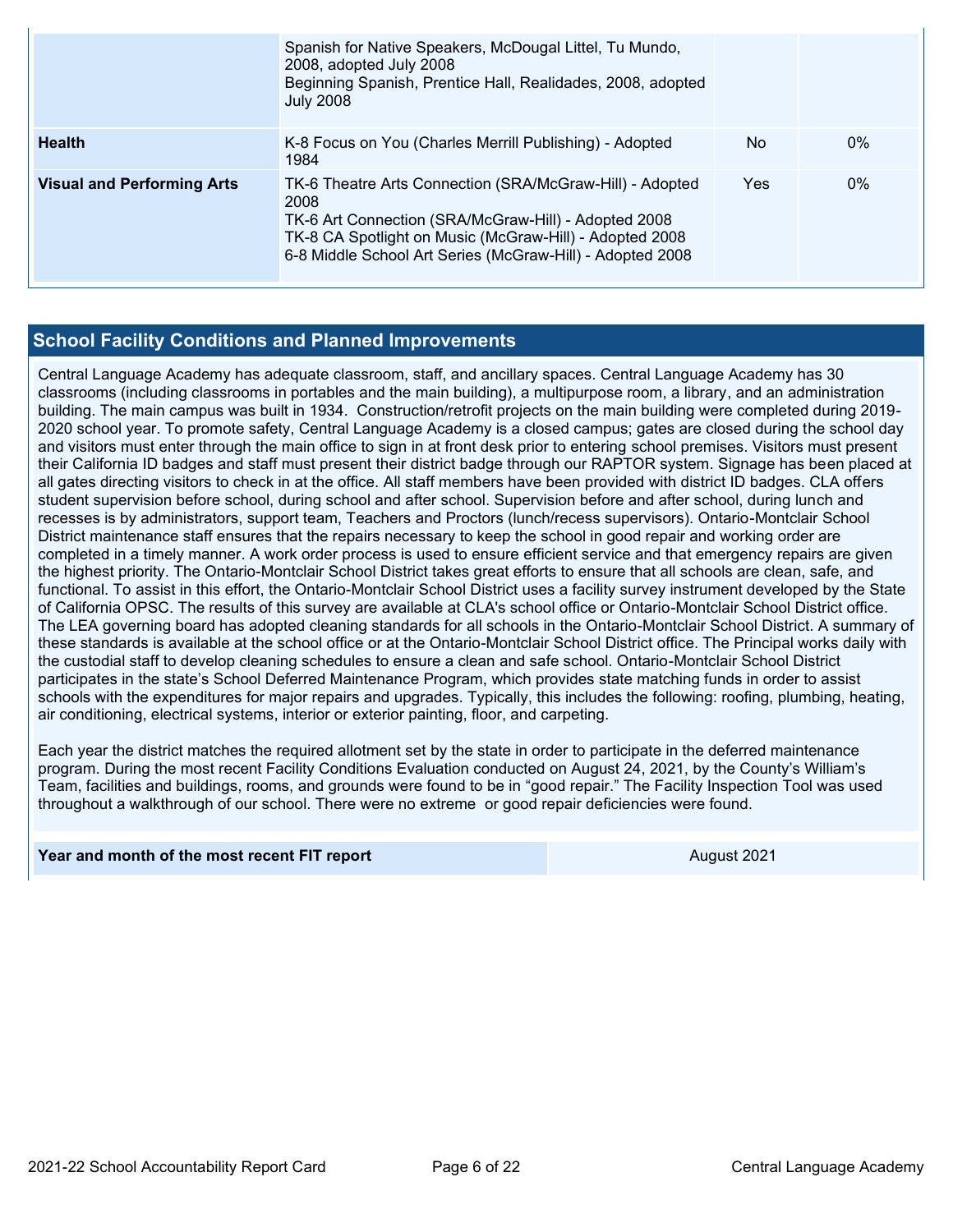| <b>School Facility Conditions and Planned Improvements</b>                    |                           |              |                     |                                                  |  |
|-------------------------------------------------------------------------------|---------------------------|--------------|---------------------|--------------------------------------------------|--|
| <b>System Inspected</b>                                                       | Rate<br>Good <sub>1</sub> | Rate<br>Fair | Rate<br><b>Poor</b> | <b>Repair Needed and Action Taken or Planned</b> |  |
| <b>Systems:</b><br>Gas Leaks, Mechanical/HVAC, Sewer                          | X                         |              |                     |                                                  |  |
| Interior:<br><b>Interior Surfaces</b>                                         | X                         |              |                     |                                                  |  |
| <b>Cleanliness:</b><br>Overall Cleanliness, Pest/Vermin Infestation           | X                         |              |                     |                                                  |  |
| <b>Electrical</b>                                                             | X                         |              |                     |                                                  |  |
| <b>Restrooms/Fountains:</b><br>Restrooms, Sinks/ Fountains                    | X                         |              |                     |                                                  |  |
| Safety:<br>Fire Safety, Hazardous Materials                                   | X                         |              |                     |                                                  |  |
| Structural:<br>Structural Damage, Roofs                                       | X                         |              |                     |                                                  |  |
| <b>External:</b><br>Playground/School Grounds, Windows/<br>Doors/Gates/Fences | X                         |              |                     |                                                  |  |

| <b>Overall Facility Rate</b> |      |      |      |  |  |  |
|------------------------------|------|------|------|--|--|--|
| <b>Exemplary</b>             | Good | Fair | Poor |  |  |  |
|                              |      |      |      |  |  |  |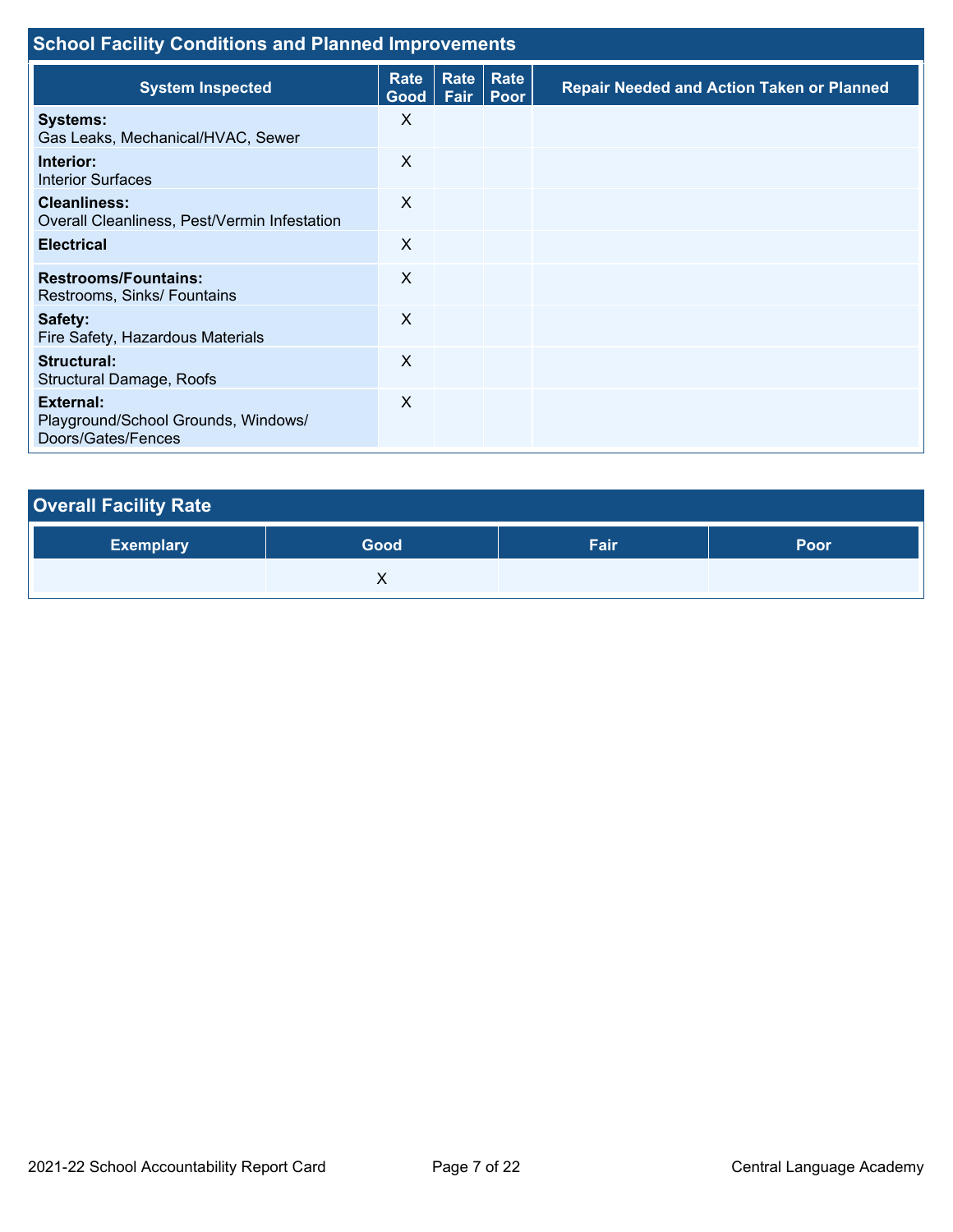## **B. Pupil Outcomes State Priority: Pupil Achievement**

The SARC provides the following information relevant to the State priority: Pupil Achievement (Priority 4):

#### **Statewide Assessments**

(i.e., California Assessment of Student Performance and Progress [CAASPP] System includes the Smarter Balanced Summative Assessments for students in the general education population and the California Alternate Assessments [CAAs] for English language arts/literacy [ELA] and mathematics given in grades three through eight and grade eleven. Only eligible students may participate in the administration of the CAAs. CAAs items are aligned with alternate achievement standards, which are linked with the Common Core State Standards [CCSS] for students with the most significant cognitive disabilities).

The CAASPP System encompasses the following assessments and student participation requirements:

- 1. **Smarter Balanced Summative Assessments and CAAs for ELA** in grades three through eight and grade eleven.
- 2. **Smarter Balanced Summative Assessments and CAAs for mathematics** in grades three through eight and grade eleven.
- 3. **California Science Test (CAST) and CAAs for Science** in grades five, eight, and once in high school (i.e., grade ten, eleven, or twelve).

#### **SARC Reporting in the 2020-2021 School Year Only**

Where the most viable option, LEAs were required to administer the statewide summative assessment in ELA and mathematics. Where a statewide summative assessment was not the most viable option for the LEA (or for one or more gradelevel[s] within the LEA) due to the pandemic, LEAs were allowed to report results from a different assessment that met the criteria established by the State Board of Education (SBE) on March 16, 2021. The assessments were required to be:

- Aligned with CA CCSS for ELA and mathematics;
- Available to students in grades 3 through 8, and grade 11; and
- Uniformly administered across a grade, grade span, school, or district to all eligible students.

#### **Options**

Note that the CAAs could only be administered in-person following health and safety requirements. If it was not viable for the LEA to administer the CAAs in person with health and safety guidelines in place, the LEA was directed to not administer the tests. There were no other assessment options available for the CAAs. Schools administered the Smarter Balanced Summative Assessments for ELA and mathematics, other assessments that meet the SBE criteria, or a combination of both, and they could only choose one of the following:

- Smarter Balanced ELA and mathematics summative assessments;
- Other assessments meeting the SBE criteria; or
- Combination of Smarter Balanced ELA and mathematics summative assessments and other assessments.

The percentage of students who have successfully completed courses that satisfy the requirements for entrance to the University of California and the California State University, or career technical education sequences or programs of study.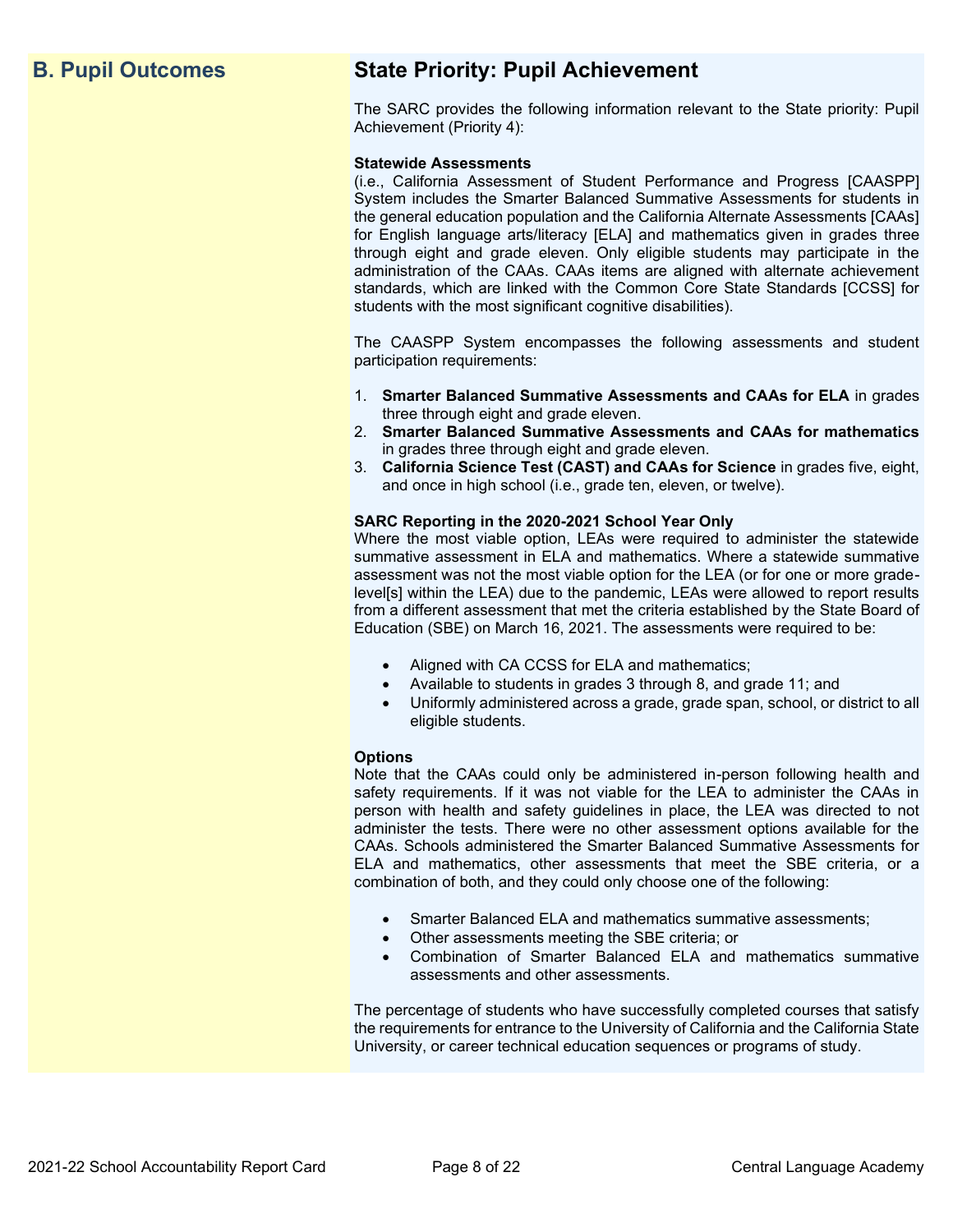#### **Percentage of Students Meeting or Exceeding the State Standard on CAASPP**

This table displays CAASPP test results in ELA and mathematics for all students grades three through eight and grade eleven taking and completing a state-administered assessment.

The 2019-2020 data cells with N/A values indicate that the 2019-2020 data are not available due to the COVID-19 pandemic and resulting summative test suspension. The Executive Order N-30-20 was issued which waived the assessment, accountability, and reporting requirements for the 2019-2020 school year.

The 2020-2021 data cells have N/A values because these data are not comparable to other year data due to the COVID-19 pandemic during the 2020-2021 school year. Where the CAASPP assessments in ELA and/or mathematics is not the most viable option, the LEAs were allowed to administer local assessments. Therefore, the 2020-2021 data between school years for the school, district, state are not an accurate comparison. As such, it is inappropriate to compare results of the 2020-2021 school year to other school years.

| <b>Subject</b>                                                       | <b>School</b><br>2019-20 | <b>School</b><br>2020-21 | <b>District</b><br>2019-20 | <b>District</b><br>2020-21 | <b>State</b><br>2019-20 | <b>State</b><br>2020-21 |
|----------------------------------------------------------------------|--------------------------|--------------------------|----------------------------|----------------------------|-------------------------|-------------------------|
| <b>English Language Arts/Literacy</b><br>$\left($ grades 3-8 and 11) | N/A                      | N/A                      | N/A                        | N/A                        | N/A                     | N/A                     |
| <b>Mathematics</b><br>$(grades 3-8 and 11)$                          | N/A                      | N/A                      | N/A                        | N/A                        | N/A                     | N/A                     |

#### **2020-21 CAASPP Test Results in ELA by Student Group**

This table displays CAASPP test results in ELA by student group for students grades three through eight and grade eleven taking and completing a state-administered assessment. The CDE will populate this table for schools in cases where the school administered the CAASPP assessment. In cases where the school administered a local assessment instead of CAASPP, the CDE will populate this table with "NT" values, meaning this school did not test students using the CAASPP. See the local assessment(s) table for more information.

| <b>CAASPP</b><br><b>Student Groups</b> | <b>CAASPP</b><br><b>Total</b><br><b>Enrollment</b> | <b>CAASPP</b><br><b>Number</b><br><b>Tested</b> | <b>CAASPP</b><br><b>Percent</b><br><b>Tested</b> | <b>CAASPP</b><br><b>Percent</b><br><b>Not Tested</b> | <b>CAASPP</b><br><b>Percent</b><br>Met or<br><b>Exceeded</b> |
|----------------------------------------|----------------------------------------------------|-------------------------------------------------|--------------------------------------------------|------------------------------------------------------|--------------------------------------------------------------|
| <b>All Students</b>                    | 433                                                | <b>NT</b>                                       | <b>NT</b>                                        | <b>NT</b>                                            | <b>NT</b>                                                    |
| <b>Female</b>                          | 231                                                | <b>NT</b>                                       | <b>NT</b>                                        | <b>NT</b>                                            | <b>NT</b>                                                    |
| <b>Male</b>                            | 202                                                | <b>NT</b>                                       | <b>NT</b>                                        | <b>NT</b>                                            | <b>NT</b>                                                    |
| American Indian or Alaska Native       | --                                                 | <b>NT</b>                                       | <b>NT</b>                                        | <b>NT</b>                                            | <b>NT</b>                                                    |
| <b>Asian</b>                           | --                                                 | <b>NT</b>                                       | <b>NT</b>                                        | <b>NT</b>                                            | <b>NT</b>                                                    |
| <b>Black or African American</b>       | 11                                                 | <b>NT</b>                                       | <b>NT</b>                                        | <b>NT</b>                                            | <b>NT</b>                                                    |
| <b>Filipino</b>                        | --                                                 | <b>NT</b>                                       | <b>NT</b>                                        | <b>NT</b>                                            | <b>NT</b>                                                    |
| <b>Hispanic or Latino</b>              | 395                                                | <b>NT</b>                                       | <b>NT</b>                                        | <b>NT</b>                                            | <b>NT</b>                                                    |
| Native Hawaiian or Pacific Islander    | $\Omega$                                           | $\mathbf 0$                                     | $\Omega$                                         | $\Omega$                                             | $\mathbf{0}$                                                 |
| <b>Two or More Races</b>               | --                                                 | <b>NT</b>                                       | <b>NT</b>                                        | <b>NT</b>                                            | <b>NT</b>                                                    |
| <b>White</b>                           | 14                                                 | <b>NT</b>                                       | <b>NT</b>                                        | <b>NT</b>                                            | <b>NT</b>                                                    |
| <b>English Learners</b>                | 73                                                 | <b>NT</b>                                       | <b>NT</b>                                        | <b>NT</b>                                            | <b>NT</b>                                                    |
| <b>Foster Youth</b>                    | $\mathbf 0$                                        | $\mathbf 0$                                     | $\Omega$                                         | $\mathbf{0}$                                         | $\Omega$                                                     |
| <b>Homeless</b>                        | 30                                                 | <b>NT</b>                                       | <b>NT</b>                                        | <b>NT</b>                                            | NT                                                           |
| <b>Military</b>                        | $\Omega$                                           | $\mathbf 0$                                     | $\Omega$                                         | $\Omega$                                             | $\Omega$                                                     |
| <b>Socioeconomically Disadvantaged</b> | 270                                                | <b>NT</b>                                       | <b>NT</b>                                        | <b>NT</b>                                            | <b>NT</b>                                                    |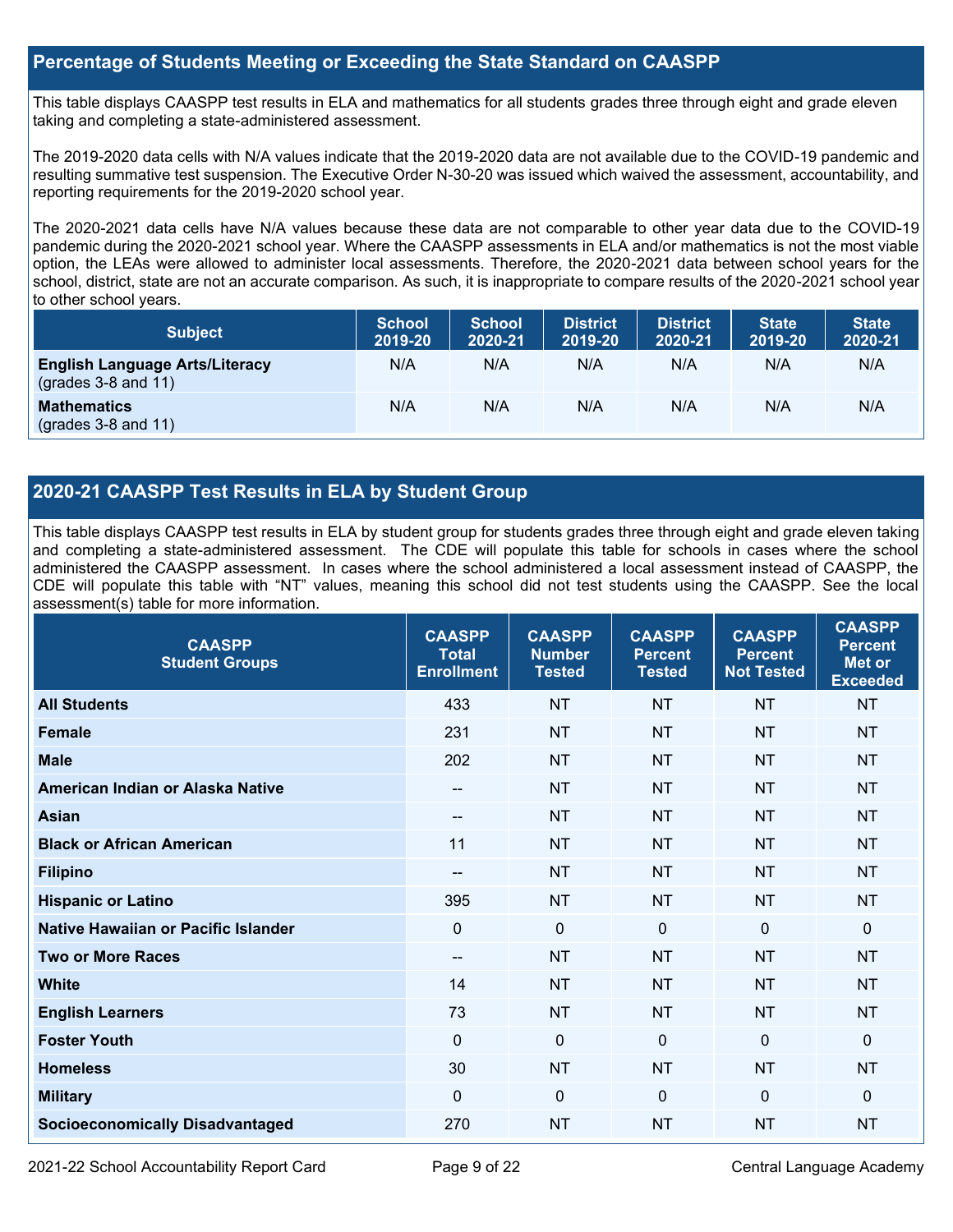| <b>Students Receiving Migrant Education Services</b> |    |  |   |
|------------------------------------------------------|----|--|---|
| <b>Students with Disabilities</b>                    | NΊ |  | N |

## **2020-21 CAASPP Test Results in Math by Student Group**

This table displays CAASPP test results in Math by student group for students grades three through eight and grade eleven taking and completing a state-administered assessment. The CDE will populate this table for schools in cases where the school administered the CAASPP assessment. In cases where the school administered a local assessment instead of CAASPP, the CDE will populate this table with "NT" values, meaning this school did not test students using the CAASPP. See the local assessment(s) table for more information.

| <b>CAASPP</b><br><b>Student Groups</b>               | <b>CAASPP</b><br><b>Total</b><br><b>Enrollment</b> | <b>CAASPP</b><br><b>Number</b><br><b>Tested</b> | <b>CAASPP</b><br><b>Percent</b><br><b>Tested</b> | <b>CAASPP</b><br><b>Percent</b><br><b>Not Tested</b> | <b>CAASPP</b><br><b>Percent</b><br><b>Met or</b><br><b>Exceeded</b> |
|------------------------------------------------------|----------------------------------------------------|-------------------------------------------------|--------------------------------------------------|------------------------------------------------------|---------------------------------------------------------------------|
| <b>All Students</b>                                  | 433                                                | <b>NT</b>                                       | <b>NT</b>                                        | <b>NT</b>                                            | <b>NT</b>                                                           |
| <b>Female</b>                                        | 231                                                | <b>NT</b>                                       | <b>NT</b>                                        | <b>NT</b>                                            | <b>NT</b>                                                           |
| <b>Male</b>                                          | 202                                                | <b>NT</b>                                       | <b>NT</b>                                        | <b>NT</b>                                            | <b>NT</b>                                                           |
| American Indian or Alaska Native                     | $\qquad \qquad -$                                  | <b>NT</b>                                       | <b>NT</b>                                        | <b>NT</b>                                            | <b>NT</b>                                                           |
| <b>Asian</b>                                         | $-$                                                | <b>NT</b>                                       | <b>NT</b>                                        | <b>NT</b>                                            | <b>NT</b>                                                           |
| <b>Black or African American</b>                     | 11                                                 | <b>NT</b>                                       | <b>NT</b>                                        | <b>NT</b>                                            | <b>NT</b>                                                           |
| <b>Filipino</b>                                      | $-$                                                | <b>NT</b>                                       | <b>NT</b>                                        | <b>NT</b>                                            | <b>NT</b>                                                           |
| <b>Hispanic or Latino</b>                            | 395                                                | <b>NT</b>                                       | <b>NT</b>                                        | <b>NT</b>                                            | <b>NT</b>                                                           |
| <b>Native Hawaiian or Pacific Islander</b>           | $\overline{0}$                                     | $\mathbf 0$                                     | $\mathbf 0$                                      | $\overline{0}$                                       | $\mathbf 0$                                                         |
| <b>Two or More Races</b>                             | $\overline{\phantom{a}}$                           | <b>NT</b>                                       | <b>NT</b>                                        | <b>NT</b>                                            | <b>NT</b>                                                           |
| <b>White</b>                                         | 14                                                 | <b>NT</b>                                       | <b>NT</b>                                        | <b>NT</b>                                            | <b>NT</b>                                                           |
| <b>English Learners</b>                              | 73                                                 | <b>NT</b>                                       | <b>NT</b>                                        | <b>NT</b>                                            | <b>NT</b>                                                           |
| <b>Foster Youth</b>                                  | $\mathbf{0}$                                       | $\mathbf 0$                                     | $\mathbf{0}$                                     | $\mathbf 0$                                          | 0                                                                   |
| <b>Homeless</b>                                      | 30                                                 | <b>NT</b>                                       | <b>NT</b>                                        | <b>NT</b>                                            | <b>NT</b>                                                           |
| <b>Military</b>                                      | $\mathbf 0$                                        | $\mathbf 0$                                     | $\mathbf 0$                                      | $\mathbf 0$                                          | 0                                                                   |
| <b>Socioeconomically Disadvantaged</b>               | 270                                                | <b>NT</b>                                       | <b>NT</b>                                        | <b>NT</b>                                            | <b>NT</b>                                                           |
| <b>Students Receiving Migrant Education Services</b> | $\mathbf{0}$                                       | $\mathbf 0$                                     | $\mathbf 0$                                      | $\mathbf 0$                                          | 0                                                                   |
| <b>Students with Disabilities</b>                    | 42                                                 | <b>NT</b>                                       | <b>NT</b>                                        | <b>NT</b>                                            | <b>NT</b>                                                           |

### **2020-21 Local Assessment Test Results in ELA by Student Group**

This table displays Local Assessment test results in ELA by student group for students grades three through eight and grade eleven. LEAs/schools will populate this table for schools in cases where the school administered a local assessment. In cases where the school administered the CAASPP assessment, LEAs/schools will populate this table with "N/A" values in all cells, meaning this table is Not Applicable for this school.

| <b>IREADY</b><br><b>Student Groups</b> | <b>IREADY</b><br><b>Total</b><br><b>Enrollment</b> | <b>IREADY</b><br><b>Number</b><br><b>Tested</b> | <b>IREADY</b><br><b>Percent</b><br><b>Tested</b> | <b>IREADY</b><br>/ Percent<br><b>Not Tested</b> | <b>IREADY</b><br><b>Percent</b><br><b>At or Above</b><br><b>Grade Level</b> |
|----------------------------------------|----------------------------------------------------|-------------------------------------------------|--------------------------------------------------|-------------------------------------------------|-----------------------------------------------------------------------------|
| <b>All Students</b>                    | 433                                                | 412                                             | 95.18%                                           | 4.85%                                           | 48.96%                                                                      |
| Female                                 | 231                                                | 219                                             | 94.81%                                           | 5.19%                                           | 53.25%                                                                      |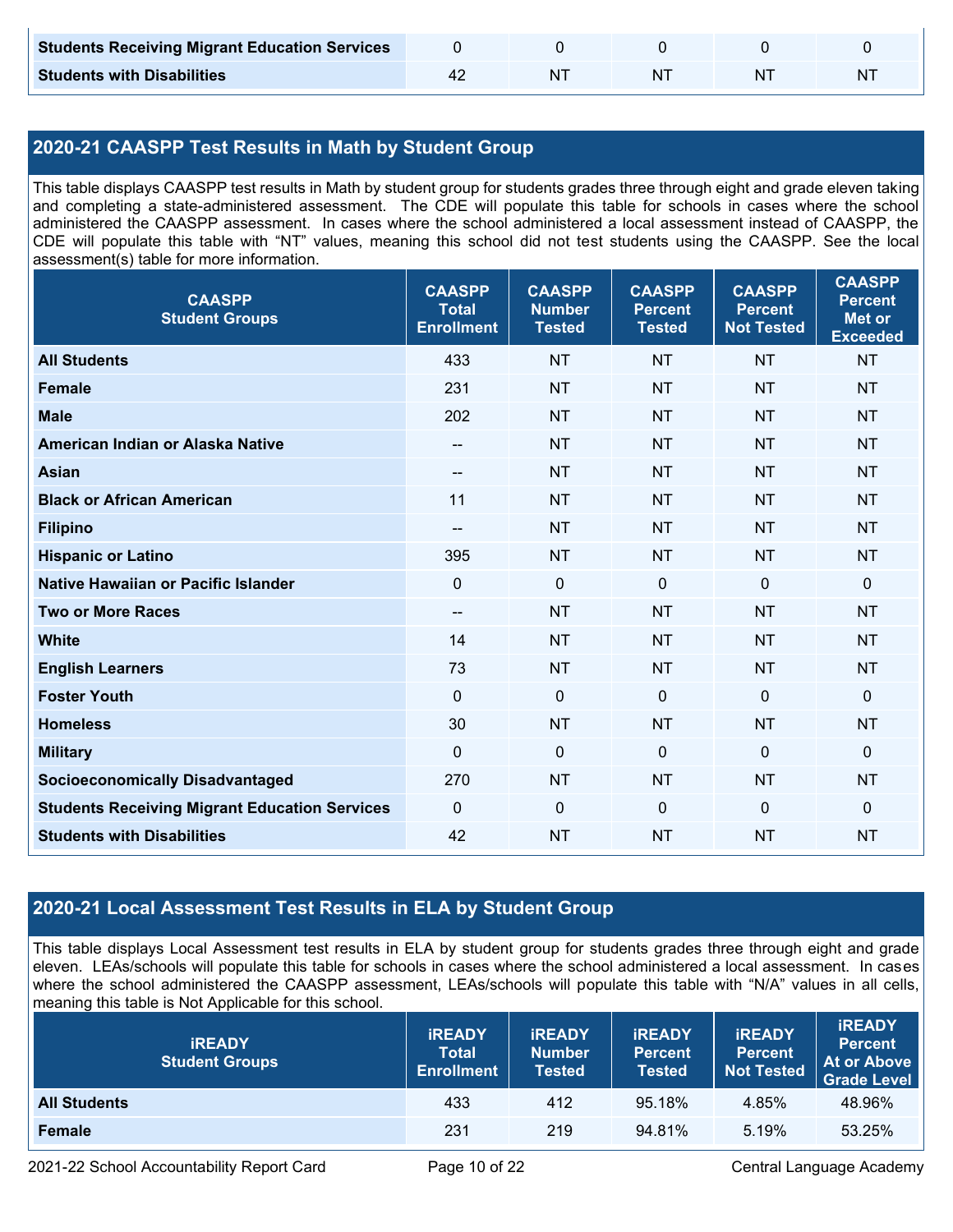| <b>Male</b>                                                                                | 202         | 193         | 95.54%       | 4.46%        | 44.06%    |
|--------------------------------------------------------------------------------------------|-------------|-------------|--------------|--------------|-----------|
| American Indian or Alaska Native                                                           | 3           | 3           | 100.00%      | $0.00\%$     | $0.00\%$  |
| <b>Asian</b>                                                                               | 4           | 4           | 100.00%      | $0.00\%$     | 0.00%     |
| <b>Black or African American</b>                                                           | 12          | 12          | 100.00%      | $0.00\%$     | $0.00\%$  |
| <b>Filipino</b>                                                                            | 1           | 1           | 100.00%      | $0.00\%$     | 0.00%     |
| <b>Hispanic or Latino</b>                                                                  | 395         | 374         | 94.68%       | 5.32%        | 46.58%    |
| Native Hawaiian or Pacific Islander                                                        | 1           | 1           | 100.00%      | $0.00\%$     |           |
| <b>Two or More Races</b>                                                                   | $\mathbf 0$ | $\mathbf 0$ | 0            | 0            |           |
| White                                                                                      | 16          | 16          | 100.00%      | $0.00\%$     | 100.00%   |
| <b>English Learners</b>                                                                    | 73          | 68          | 93.15%       | 6.85%        | 11.00%    |
| <b>Foster Youth</b>                                                                        | $\mathbf 0$ | 0           | $0.00\%$     | $0.00\%$     |           |
| <b>Homeless</b>                                                                            | 15          | 14          | 93.33        | 667.00%      | <b>NA</b> |
| <b>Military</b>                                                                            | $\mathbf 0$ | $\mathbf 0$ | $\mathbf{0}$ | $\mathbf{0}$ | N/A       |
| <b>Socioeconomically Disadvantaged</b>                                                     | 433         | 412         | 95.15%       | 4.85%        | 48.96%    |
| <b>Students Receiving Migrant Education Services</b>                                       | $\Omega$    | $\mathbf 0$ | $\mathbf 0$  | $\mathbf 0$  | N/A       |
| <b>Students with Disabilities</b>                                                          | 38          | 37          | 97.37%       | 2.63%        | 26.32%    |
| *At or above the grade-level standard in the context of the local assessment administered. |             |             |              |              |           |

### **2020-21 Local Assessment Test Results in Math by Student Group**

This table displays Local Assessment test results in Math by student group for students grades three through eight and grade eleven. LEAs/schools will populate this table for schools in cases where the school administered a local assessment. In cases where the school administered the CAASPP assessment, LEAs/schools will populate this table with "N/A" values in all cells, meaning this table is Not Applicable for this school.

| <b>iREADY</b><br><b>Student Groups</b> | <b>IREADY</b><br><b>Total</b><br><b>Enrollment</b> | <b>iREADY</b><br><b>Number</b><br><b>Tested</b> | <b>iREADY</b><br><b>Percent</b><br><b>Tested</b> | <b>IREADY</b><br><b>Percent</b><br><b>Not Tested</b> | <b>IREADY</b><br><b>Percent</b><br><b>At or Above</b><br><b>Grade Level</b> |
|----------------------------------------|----------------------------------------------------|-------------------------------------------------|--------------------------------------------------|------------------------------------------------------|-----------------------------------------------------------------------------|
| <b>All Students</b>                    | 433                                                | 407                                             | 93.94%                                           | 6.06%                                                | 41.64%                                                                      |
| <b>Female</b>                          | 231                                                | 219                                             | 94.81%                                           | 5.19%                                                | 20.35%                                                                      |
| <b>Male</b>                            | 202                                                | 188                                             | 93.07%                                           | 6.93%                                                | 21.29%                                                                      |
| American Indian or Alaska Native       | 3                                                  | $\mathbf{3}$                                    | 100%                                             | 0.00%                                                |                                                                             |
| <b>Asian</b>                           | $\overline{4}$                                     | $\overline{4}$                                  | 100.00%                                          | 0.00%                                                | 0.00%                                                                       |
| <b>Black or African American</b>       | 12                                                 | 10                                              | 83.33%                                           | 16.67%                                               | 0.00%                                                                       |
| <b>Filipino</b>                        | $\overline{2}$                                     | $\overline{2}$                                  | 100.00%                                          | 0.00%                                                | 0.00%                                                                       |
| <b>Hispanic or Latino</b>              | 395                                                | 371                                             | 93.92%                                           | 6.08%                                                | 18.73%                                                                      |
| Native Hawaiian or Pacific Islander    | $\mathbf{1}$                                       | $\mathbf{1}$                                    | 100.00%                                          | 0.00%                                                |                                                                             |
| <b>Two or More Races</b>               | $\Omega$                                           | $\mathbf 0$                                     | $\mathbf{0}$                                     | $\mathbf 0$                                          | $\Omega$                                                                    |
| <b>White</b>                           | 16                                                 | 16                                              | 100.00%                                          | 0.00%                                                | $0.00\%$                                                                    |
| <b>English Learners</b>                | 73                                                 | 67                                              | 91.78%                                           | 8.22%                                                | 0.00%                                                                       |
| <b>Foster Youth</b>                    | $\Omega$                                           | $\mathbf 0$                                     | $\Omega$                                         | $\mathbf 0$                                          | na                                                                          |
| <b>Homeless</b>                        | 15                                                 | 14                                              | 93.33%                                           | 6.67%                                                | 0.00%                                                                       |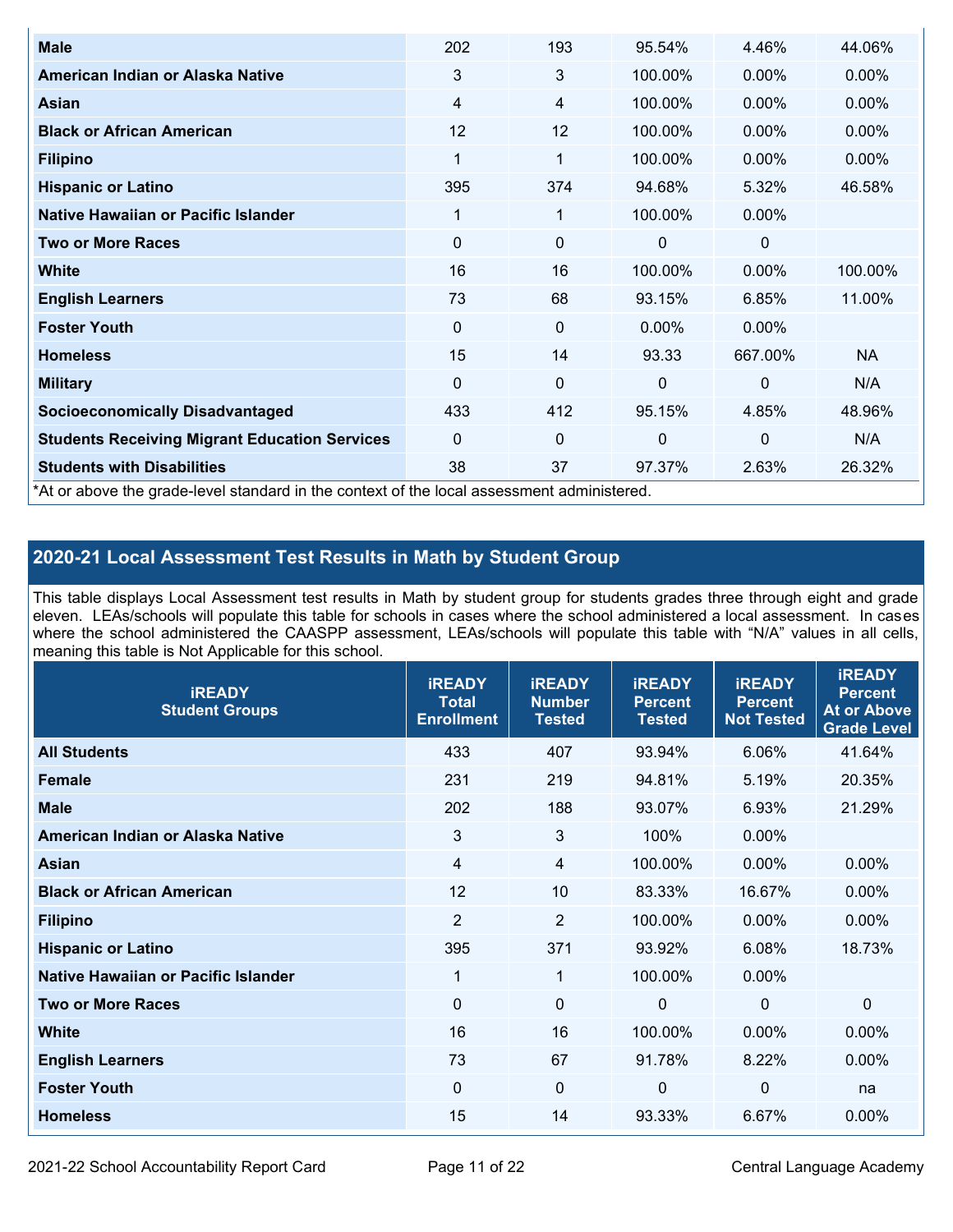| <b>Military</b>                                      |     |     |        |          | na     |
|------------------------------------------------------|-----|-----|--------|----------|--------|
| <b>Socioeconomically Disadvantaged</b>               | 433 | 407 | 94.00% | $6.00\%$ | 20.79% |
| <b>Students Receiving Migrant Education Services</b> |     |     |        |          | na     |
| <b>Students with Disabilities</b>                    | 38  | 36  | 94.74% | 5.26%    | 0.00%  |

\*At or above the grade-level standard in the context of the local assessment administered.

### **CAASPP Test Results in Science for All Students**

This table displays the percentage of all students grades five, eight, and High School meeting or exceeding the State Standard.

The 2019-2020 data cells with N/A values indicate that the 2019-2020 data are not available due to the COVID-19 pandemic and resulting summative testing suspension. The Executive Order N-30-20 was issued which waived the assessment, accountability, and reporting requirements for the 2019-2020 school year.

For any 2020-2021 data cells with N/T values indicate that this school did not test students using the CAASPP Science.

| <b>Subject</b>                                  | <b>School</b> | <b>School</b> | <b>District</b> | <b>District</b> | <b>State</b> | <b>State</b> |
|-------------------------------------------------|---------------|---------------|-----------------|-----------------|--------------|--------------|
|                                                 | 2019-20       | 2020-21       | 2019-20         | 2020-21         | 2019-20      | 2020-21      |
| <b>Science</b><br>(grades 5, 8 and high school) | N/A           | ΝT            | N/A             | N1              | N/A          | 28.72        |

#### **2020-21 CAASPP Test Results in Science by Student Group**

This table displays CAASPP test results in Science by student group for students grades five, eight, and High School. For any data cells with N/T values indicate that this school did not test students using the CAASPP Science.

| <b>Student Group</b>                                 | <b>Total</b><br><b>Enrollment</b> | <b>Number</b><br><b>Tested</b> | <b>Percent</b><br><b>Tested</b> | <b>Percent</b><br><b>Not Tested</b> | <b>Percent</b><br><b>Met or</b><br><b>Exceeded</b> |
|------------------------------------------------------|-----------------------------------|--------------------------------|---------------------------------|-------------------------------------|----------------------------------------------------|
| <b>All Students</b>                                  | 116                               | <b>NT</b>                      | <b>NT</b>                       | <b>NT</b>                           | <b>NT</b>                                          |
| <b>Female</b>                                        | 66                                | <b>NT</b>                      | <b>NT</b>                       | <b>NT</b>                           | <b>NT</b>                                          |
| <b>Male</b>                                          | 50                                | <b>NT</b>                      | <b>NT</b>                       | <b>NT</b>                           | <b>NT</b>                                          |
| American Indian or Alaska Native                     | $\overline{\phantom{a}}$          | <b>NT</b>                      | <b>NT</b>                       | <b>NT</b>                           | <b>NT</b>                                          |
| <b>Asian</b>                                         | $\mathbf{0}$                      | $\boldsymbol{0}$               | $\mathbf 0$                     | $\mathbf 0$                         | 0                                                  |
| <b>Black or African American</b>                     | $\qquad \qquad -$                 | <b>NT</b>                      | <b>NT</b>                       | <b>NT</b>                           | <b>NT</b>                                          |
| <b>Filipino</b>                                      | $\Omega$                          | $\mathbf 0$                    | $\mathbf{0}$                    | $\mathbf 0$                         | 0                                                  |
| <b>Hispanic or Latino</b>                            | 107                               | <b>NT</b>                      | <b>NT</b>                       | <b>NT</b>                           | <b>NT</b>                                          |
| <b>Native Hawaiian or Pacific Islander</b>           | $\Omega$                          | $\mathbf 0$                    | $\mathbf{0}$                    | $\mathbf{0}$                        | 0                                                  |
| <b>Two or More Races</b>                             | $\mathbf 0$                       | $\mathbf 0$                    | $\mathbf{0}$                    | $\mathbf{0}$                        | 0                                                  |
| <b>White</b>                                         | $\qquad \qquad -$                 | <b>NT</b>                      | <b>NT</b>                       | <b>NT</b>                           | <b>NT</b>                                          |
| <b>English Learners</b>                              | 20                                | <b>NT</b>                      | <b>NT</b>                       | <b>NT</b>                           | <b>NT</b>                                          |
| <b>Foster Youth</b>                                  | $\mathbf{0}$                      | $\mathbf 0$                    | $\mathbf{0}$                    | $\mathbf{0}$                        | 0                                                  |
| <b>Homeless</b>                                      | 12                                | <b>NT</b>                      | <b>NT</b>                       | <b>NT</b>                           | <b>NT</b>                                          |
| <b>Military</b>                                      | $\Omega$                          | $\mathbf 0$                    | $\mathbf 0$                     | $\mathbf{0}$                        | 0                                                  |
| <b>Socioeconomically Disadvantaged</b>               | 75                                | <b>NT</b>                      | <b>NT</b>                       | <b>NT</b>                           | <b>NT</b>                                          |
| <b>Students Receiving Migrant Education Services</b> | $\mathbf 0$                       | $\mathbf 0$                    | $\mathbf 0$                     | $\mathbf{0}$                        | 0                                                  |
| <b>Students with Disabilities</b>                    | 11                                | <b>NT</b>                      | <b>NT</b>                       | <b>NT</b>                           | <b>NT</b>                                          |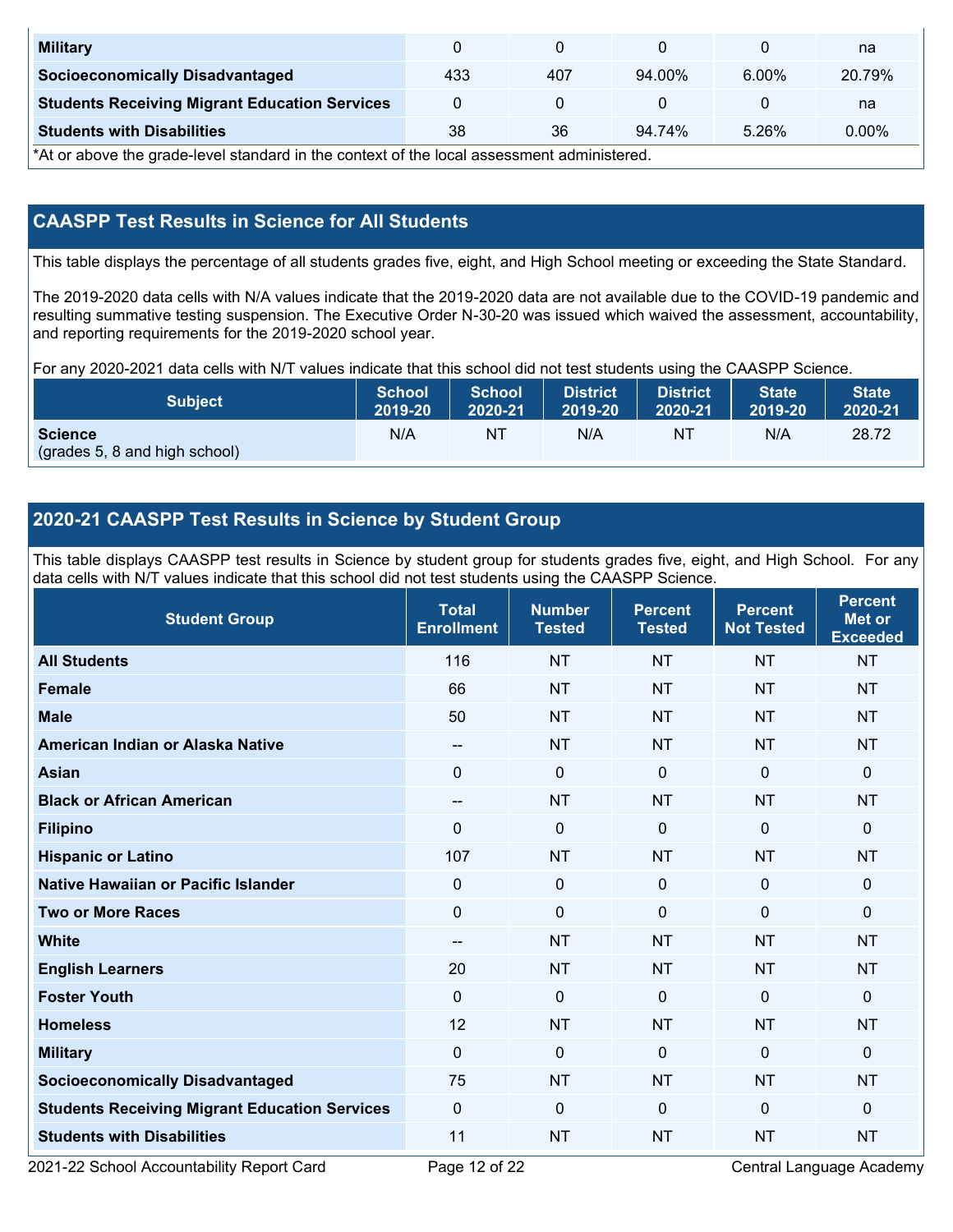## **B. Pupil Outcomes State Priority: Other Pupil Outcomes**

The SARC provides the following information relevant to the State priority: Other Pupil Outcomes (Priority 8): Pupil outcomes in the subject area of physical education.

#### **2020-21 California Physical Fitness Test Results**

Due to the COVID-19 crisis, the Physical Fitness Test was suspended during the 2020-2021 school year and therefore no data are reported and each cell in this table is populated with "N/A."

| <b>Grade Level</b> | Four of Six Fitness Standards | Five of Six Fitness Standards   Six of Six Fitness Standards | <b>Percentage of Students Meeting   Percentage of Students Meeting   Percentage of Students Meeting  </b> |
|--------------------|-------------------------------|--------------------------------------------------------------|-----------------------------------------------------------------------------------------------------------|
| Grade 5            | N/A                           | N/A                                                          | N/A                                                                                                       |
| Grade 7            | N/A                           | N/A                                                          | N/A                                                                                                       |
| Grade 9            | N/A                           | N/A                                                          | N/A                                                                                                       |

## **C. Engagement State Priority: Parental Involvement**

The SARC provides the following information relevant to the State priority: Parental Involvement (Priority 3): Efforts the school district makes to seek parent input in making decisions regarding the school district and at each school site.

#### **2021-22 Opportunities for Parental Involvement**

All families with children enrolled at CLA are asked to donate a minimum of one hour a month (10 hours a year) to help the classrooms or school. Hours can be fulfilled by attending meetings, conferences, field trips and school events, as well as helping prepare things for the classroom. Work hours are recorded in an online form. All parents that successfully meet the 10 hour commitment will be recognized at the end of the school year. Special recognition is given to parents who volunteer significantly more time than the 10-hour minimum.

Parent involvement is an important part of the educational process. We welcome and appreciate this partnership required for a sound educational program for each child. There are many ways for parents to have a role in the education of their children. Below you will find a variety of ways parents can be involved at Central Language Academy.

#### The "Work Center"

Volunteers have an area to gather and work together in assisting classrooms and the school. Anyone who wishes to work in the CLA Work Center needs to check in and out of the front office. Visitor badges must be worn at all times. CLA's parents, during COVID-19 (restrictions do not allow for parents to be on campus to volunteer currently) may volunteer and log volunteer hours remotely.

#### School/Home Connection

CLA's student growth and progress depend on a cooperative effort between home and school. Communication is very important. Information bulletins, permission slips and weekly newsletters ("CLA WEEKLY PARENT UPDATE") are sent home by the school and posted on CLA's website. The weekly newsletter contains an events calendar to remind parents of upcoming events. During COVID-19, all notices, newsletters, etc. are sent to families through electronic means and are posted on the school website/social media.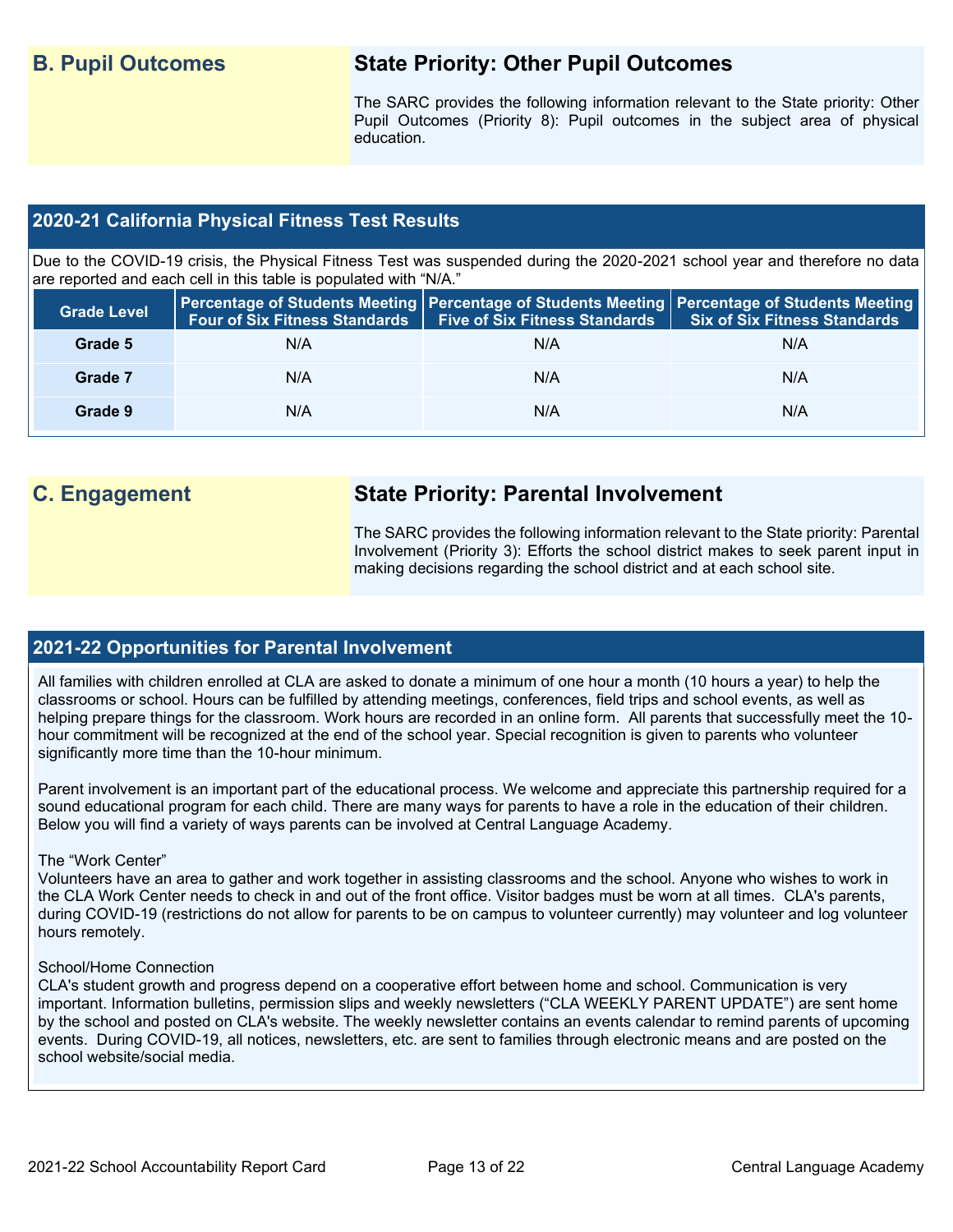#### Room Parents

Each CLA classroom selects a head room parent the first week of school. This room parent works throughout the year with the teacher to organize events for the classroom. All room parents meet regularly with the Room Parent Coordinator (also a CLA parent).

Parents are also encouraged to volunteer for School Site Council and attend Tiger Talks (Coffee with the Principal). Parents are encouraged to attend Back to School Night, Open House, Parent Teacher Conferences, Awards and other school events/activities, many of which are held via Zoom currently due to COVID-19 protocols. Information about current school events/activities is shared with families and can be found on the CLA website,Twitter account and through flyers. The school mails important news and announcements to families at home and uses the automated telephone system to contact parents.

If you would like more information regarding any of these programs or to volunteer please contact: Administrative Assistant-Lisa Izabal (909) 983-8522 or Lisa.Izabal@omsd.net

| 2020-21 Chronic Absenteeism by Student Group         |                                        |                                                                    |                                                      |                                                     |  |  |  |  |
|------------------------------------------------------|----------------------------------------|--------------------------------------------------------------------|------------------------------------------------------|-----------------------------------------------------|--|--|--|--|
| <b>Student Group</b>                                 | <b>Cumulative</b><br><b>Enrollment</b> | <b>Chronic</b><br><b>Absenteeism</b><br><b>Eligible Enrollment</b> | <b>Chronic</b><br><b>Absenteeism</b><br><b>Count</b> | <b>Chronic</b><br><b>Absenteeism</b><br><b>Rate</b> |  |  |  |  |
| <b>All Students</b>                                  | 745                                    | 739                                                                | 26                                                   | 3.5                                                 |  |  |  |  |
| <b>Female</b>                                        | 384                                    | 384                                                                | 15                                                   | 3.9                                                 |  |  |  |  |
| <b>Male</b>                                          | 361                                    | 355                                                                | 11                                                   | 3.1                                                 |  |  |  |  |
| American Indian or Alaska Native                     | 4                                      | 4                                                                  | $\Omega$                                             | 0.0                                                 |  |  |  |  |
| <b>Asian</b>                                         | 3                                      | 3                                                                  | 0                                                    | 0.0                                                 |  |  |  |  |
| <b>Black or African American</b>                     | 22                                     | 21                                                                 | 0                                                    | 0.0                                                 |  |  |  |  |
| <b>Filipino</b>                                      | $\overline{2}$                         | $\overline{2}$                                                     | $\Omega$                                             | 0.0                                                 |  |  |  |  |
| <b>Hispanic or Latino</b>                            | 685                                    | 680                                                                | 25                                                   | 3.7                                                 |  |  |  |  |
| Native Hawaiian or Pacific Islander                  | 0                                      | 0                                                                  | $\Omega$                                             | 0.0                                                 |  |  |  |  |
| <b>Two or More Races</b>                             | 9                                      | 9                                                                  | 0                                                    | 0.0                                                 |  |  |  |  |
| <b>White</b>                                         | 20                                     | 20                                                                 | 1                                                    | 5.0                                                 |  |  |  |  |
| <b>English Learners</b>                              | 193                                    | 191                                                                | 9                                                    | 4.7                                                 |  |  |  |  |
| <b>Foster Youth</b>                                  | $\Omega$                               | $\mathbf{0}$                                                       | $\Omega$                                             | 0.0                                                 |  |  |  |  |
| <b>Homeless</b>                                      | 26                                     | 26                                                                 | $\Omega$                                             | 0.0                                                 |  |  |  |  |
| <b>Socioeconomically Disadvantaged</b>               | 484                                    | 478                                                                | 17                                                   | 3.6                                                 |  |  |  |  |
| <b>Students Receiving Migrant Education Services</b> | $\mathbf 0$                            | 0                                                                  | 0                                                    | 0.0                                                 |  |  |  |  |
| <b>Students with Disabilities</b>                    | 74                                     | 73                                                                 | 8                                                    | 11.0                                                |  |  |  |  |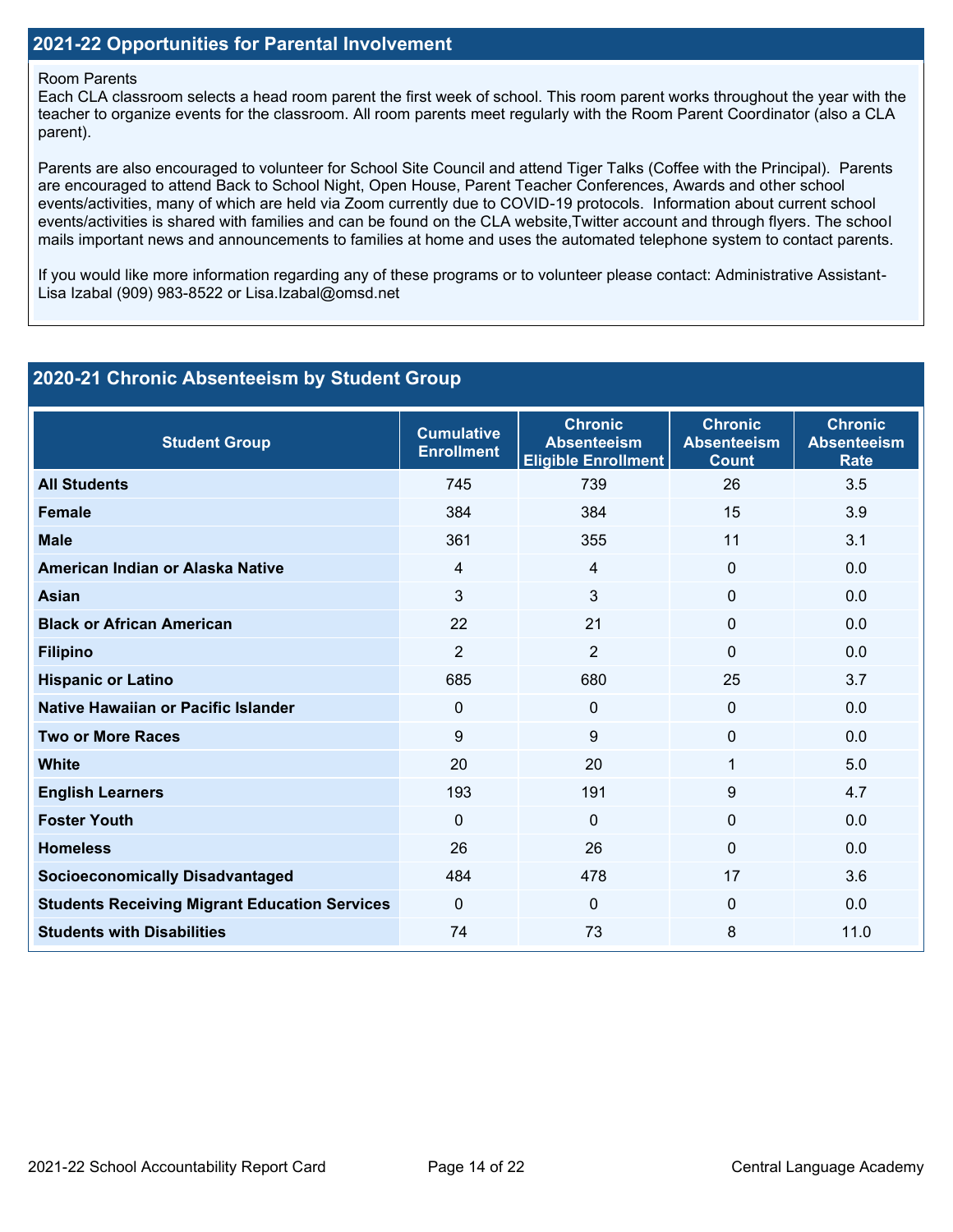## **C. Engagement State Priority: School Climate**

The SARC provides the following information relevant to the State priority: School Climate (Priority 6):

- Pupil suspension rates;
- Pupil expulsion rates; and
- Other local measures on the sense of safety

#### **Suspensions and Expulsions**

This table displays suspensions and expulsions data collected between July through June, each full school year respectively. Data collected during the 2020-21 school year may not be comparable to earlier years of this collection due to differences in learning mode instruction in response to the COVID-19 pandemic.

| <b>Subject</b>     | <b>School</b><br>2018-19 | <b>School</b><br>2020-21 | <b>District</b><br>2018-19 | <b>District</b><br>2020-21 | <b>State</b><br>2018-19 | <b>State</b><br>2020-21 |
|--------------------|--------------------------|--------------------------|----------------------------|----------------------------|-------------------------|-------------------------|
| <b>Suspensions</b> | 2.01                     | 0.00                     | 2.98                       | 0.03                       | 3.47                    | 0.20                    |
| <b>Expulsions</b>  | 0.00                     | 0.00                     | 0.00                       | 0.00                       | 0.08                    | 0.00                    |

This table displays suspensions and expulsions data collected between July through February, partial school year due to the COVID-19 pandemic. The 2019-2020 suspensions and expulsions rate data are not comparable to other year data because the 2019-2020 school year is a partial school year due to the COVID-19 crisis. As such, it would be inappropriate to make any comparisons in rates of suspensions and expulsions in the 2019-2020 school year compared to other school years.

| <b>Subject</b>     | <b>School</b><br>2019-20 | <b>District</b><br>2019-20 | <b>State</b><br>2019-20 |
|--------------------|--------------------------|----------------------------|-------------------------|
| <b>Suspensions</b> | 0.92                     | 1.64                       | 2.45                    |
| <b>Expulsions</b>  | 0.00                     | 0.00                       | 0.05                    |

## **2020-21 Suspensions and Expulsions by Student Group**

| <b>Student Group</b>                | <b>Suspensions Rate</b> | <b>Expulsions Rate</b> |
|-------------------------------------|-------------------------|------------------------|
| <b>All Students</b>                 | 0.00                    | 0.00                   |
| <b>Female</b>                       | 0.00                    | 0.00                   |
| <b>Male</b>                         | 0.00                    | 0.00                   |
| American Indian or Alaska Native    | 0.00                    | 0.00                   |
| <b>Asian</b>                        | 0.00                    | 0.00                   |
| <b>Black or African American</b>    | 0.00                    | 0.00                   |
| <b>Filipino</b>                     | 0.00                    | 0.00                   |
| <b>Hispanic or Latino</b>           | 0.00                    | 0.00                   |
| Native Hawaiian or Pacific Islander | 0.00                    | 0.00                   |
| <b>Two or More Races</b>            | 0.00                    | 0.00                   |
| <b>White</b>                        | 0.00                    | 0.00                   |
| <b>English Learners</b>             | 0.00                    | 0.00                   |
| <b>Foster Youth</b>                 | 0.00                    | 0.00                   |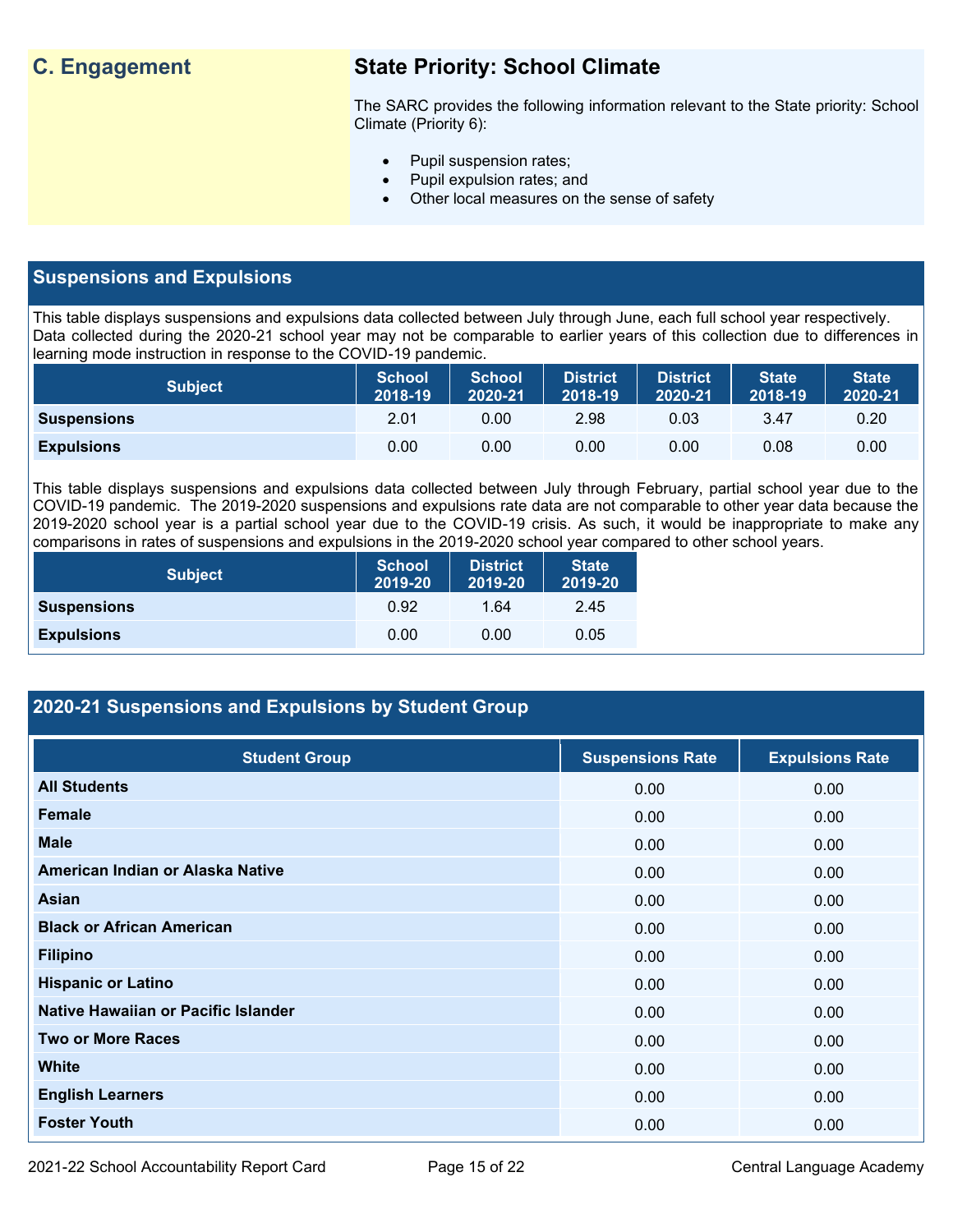| <b>Homeless</b>                                      | 0.00 | 0.00 |
|------------------------------------------------------|------|------|
| <b>Socioeconomically Disadvantaged</b>               | 0.00 | 0.00 |
| <b>Students Receiving Migrant Education Services</b> | 0.00 | 0.00 |
| <b>Students with Disabilities</b>                    | 0.00 | 0.00 |

#### **2021-22 School Safety Plan**

Central underwent construction/retrofit projects that concluded prior to the start of the 2019-2020 school year and a new parking lot was completed in September 2020. The main building and portables were inspected and no deficiencies were noted. Central is an attractive, well-kept site. The school opened in 1934. Maintenance and repair of buildings and grounds are overseen by the district's Operations Department. The district responds effectively to work order requests. The Principal and custodial staff work together to ensure the cleaning of classrooms, restrooms, and grounds is maintained by an established schedule. Central is clean, safe, well maintained and all restrooms are in working order. There are boys' and girls' restrooms for both primary and upper grades, and adult restrooms are located inside the main building. To maintain school safety, students may enter and exit campus through three (3) gates which are supervised by adults at the beginning and end of each school day. Parents and other visitors must check into the office and receive visitor badges if they are on campus. Parents are also required to check students out through the office if they are picking up early from school. All staff members have been provided with district ID badges. To ensure student safety, staff provide supervision at the beginning and end of the school day, during lunch and recess times. During recesses, students use two playgrounds which have separate recesses. One of the playgrounds is for TK/Kindergarten students and is kept clean at all times and filled with wood chips. The other playground is for grades 1-8 and it has a clean and safe rubber surface. Our students have recess and lunch at separate times for primary and upper-grade students. Additionally, there is a large field for field sports like soccer. The district maintenance team maintains an active facilities inspection and repair system to ensure that all schools are clean, safe, and functional. District maintenance staff ensures that the repairs necessary to keep the school in good repair and working order are completed in a timely manner. Emergency repairs are given the highest priority in order that the educational process continues without interruption or problem. During the most recent Facility Conditions Evaluation conducted in August 26, 2021 by the County's William's team, all buildings, rooms, and grounds were found to be in good repair. The Facility Inspection Tool was used throughout a walkthrough of our school. There were no extreme deficiencies found as listed in the report. The overall finding was that Students are provided a clean, safe and, functioning learning environment.

The Comprehensive School Site Safety Plan was developed for Central Language Academy in collaboration with local agencies and the district office. Components of the plan include: maintenance, security and safety of the physical environment, school climate which addresses disaster procedures and routines, an action plan that ensures a safe physical environment and safe school climate, as well as our school safety compliance that ensures required child abuse reporting procedures, suspension and expulsion policies, due process, notification to teachers about dangerous pupils, sexual harassment policy, school-wide dress code, procedure for safe ingress and egress from school, procedures to ensure a safe and orderly environment and rules and procedures on school discipline. Monthly disaster drills are scheduled and practiced school-wide to ensure student safety procedures. The plan was reviewed and discussed with the staff February 2021. School Site Council last approved the Central Language Academy Comprehensive School Site Safety Plan in February 2021. An approved copy of the school site safety plan may be obtained at Central Language Academy's main office or the Ontario-Montclair School District office.

## **D. Other SARC Information Information Required in the SARC**

The information in this section is required to be in the SARC but is not included in the state priorities for LCFF.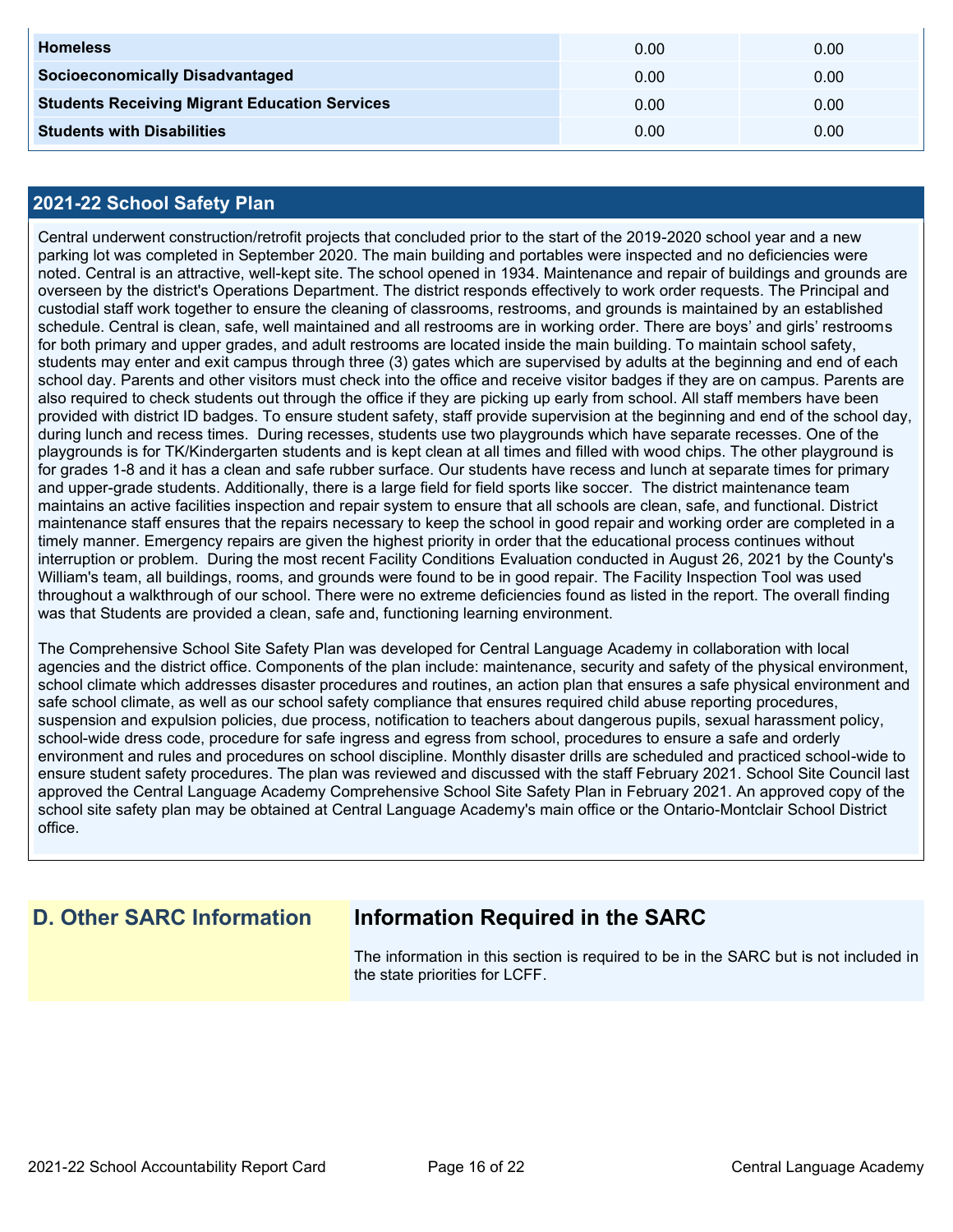#### **2018-19 Elementary Average Class Size and Class Size Distribution**

This table displays the 2018-19 average class size and class size distribution. The columns titled "Number of Classes" indicates how many classes fall into each size category (a range of total students per class). The "Other" category is for multigrade level classes.

| <b>Grade Level</b> | <b>Average</b><br><b>Class Size</b> | <b>1-20 Students</b> | Number of Classes with   Number of Classes with   Number of Classes with<br>21-32 Students | 33+ Students |
|--------------------|-------------------------------------|----------------------|--------------------------------------------------------------------------------------------|--------------|
| K                  | 25                                  |                      |                                                                                            |              |
|                    | 25                                  |                      |                                                                                            |              |
|                    | 24                                  |                      | 4                                                                                          |              |
|                    | 23                                  |                      |                                                                                            |              |
|                    | 24                                  |                      |                                                                                            |              |
|                    | 30                                  |                      | 3                                                                                          |              |
|                    | 23                                  |                      |                                                                                            |              |

#### **2019-20 Elementary Average Class Size and Class Size Distribution**

This table displays the 2019-20 average class size and class size distribution. The columns titled "Number of Classes" indicates how many classes fall into each size category (a range of total students per class). The "Other" category is for multi-grade level classes.

| <b>Grade Level</b> | <b>Average</b><br><b>Class Size</b> | 1-20 Students | Number of Classes with   Number of Classes with  <br>21-32 Students | Number of Classes with<br>33+ Students |
|--------------------|-------------------------------------|---------------|---------------------------------------------------------------------|----------------------------------------|
| Κ                  | 26                                  |               |                                                                     |                                        |
|                    | 23                                  |               | 3                                                                   |                                        |
|                    | 26                                  |               | 4                                                                   |                                        |
|                    | 48                                  |               |                                                                     |                                        |
|                    | 60                                  |               |                                                                     |                                        |
|                    | 60                                  |               |                                                                     | റ                                      |
|                    | 28                                  |               |                                                                     |                                        |

#### **2020-21 Elementary Average Class Size and Class Size Distribution**

This table displays the 2020-21 average class size and class size distribution. The columns titled "Number of Classes" indicates how many classes fall into each size category (a range of total students per class). The "Other" category is for multi-grade level classes.

| <b>Grade Level</b> | Average<br><b>Class Size</b> | 1-20 Students | Number of Classes with   Number of Classes with   Number of Classes with<br>21-32 Students | 33+ Students |
|--------------------|------------------------------|---------------|--------------------------------------------------------------------------------------------|--------------|
| K                  | 22                           |               | 4                                                                                          |              |
|                    | 23                           |               | 3                                                                                          |              |
|                    | 22                           |               | 3                                                                                          |              |
|                    | 24                           |               | 4                                                                                          |              |
|                    | 32                           |               |                                                                                            |              |
| 5                  | 29                           |               | 3                                                                                          |              |
| 6                  | 28                           |               | 3                                                                                          |              |
| <b>Other</b>       | 22                           |               |                                                                                            |              |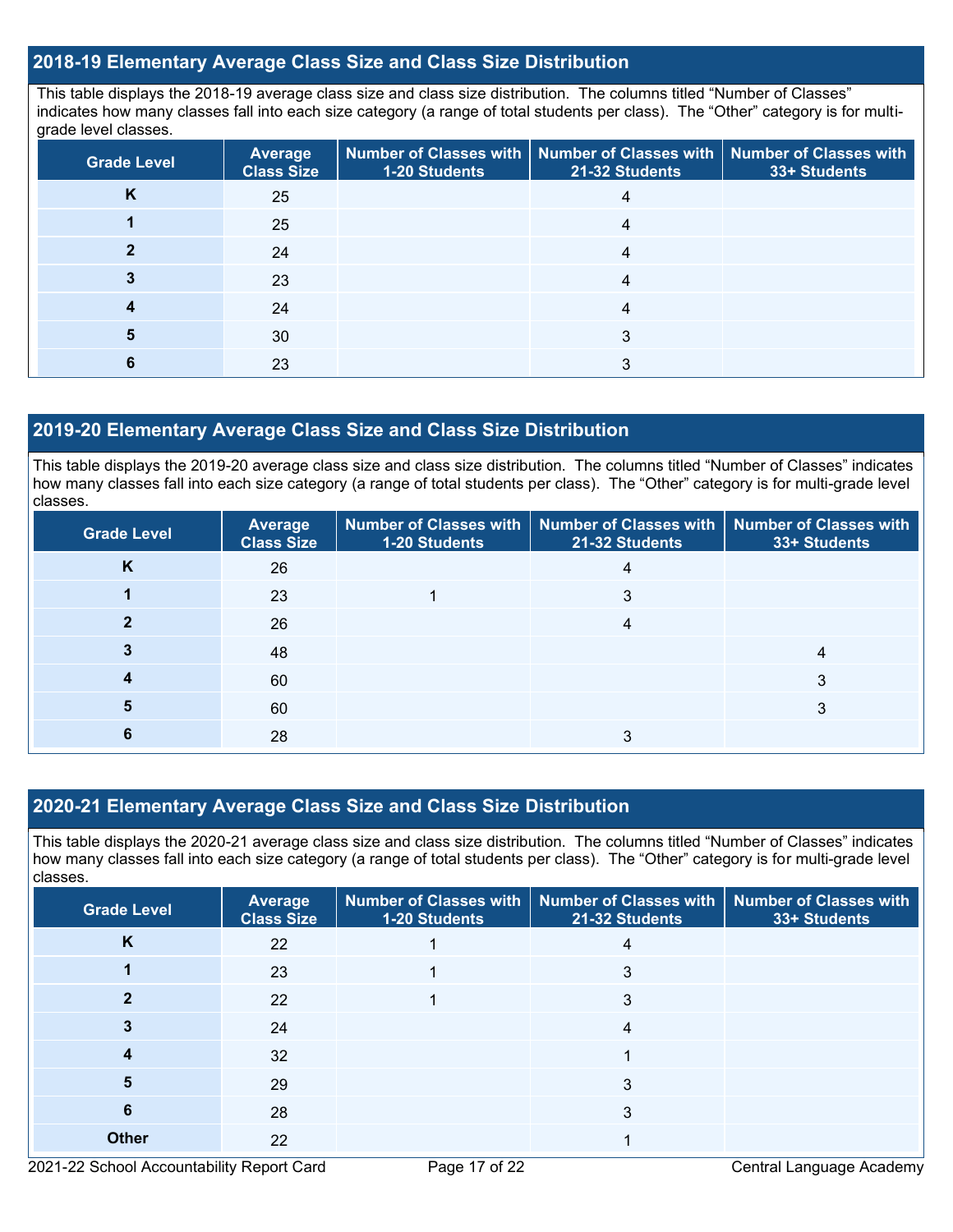#### **2020-21 Ratio of Pupils to Academic Counselor**

This table displays the ratio of pupils to Academic Counselor. One full time equivalent (FTE) equals one staff member working full time; one FTE could also represent two staff members who each work 50 percent of full time.

| <b>Title</b>                        | <b>Ratio</b> |
|-------------------------------------|--------------|
| <b>Pupils to Academic Counselor</b> |              |

## **2020-21 Student Support Services Staff**

This table displays the number of FTE support staff assigned to this school. One full time equivalent (FTE) equals one staff member working full time; one FTE could also represent two staff members who each work 50 percent of full time.

| <b>Number of FTE Assigned to School</b> |
|-----------------------------------------|
| 0                                       |
| $\Omega$                                |
| 0                                       |
| 0                                       |
| 0                                       |
| $\mathbf{0}$                            |
| 0                                       |
|                                         |

#### **2019-20 Expenditures Per Pupil and School Site Teacher Salaries**

This table displays the 2019-20 expenditures per pupil and average teach salary for this school. Cells with N/A values do not require data.

| Level                                                | <b>Total</b><br><b>Expenditures</b><br><b>Per Pupil</b> | <b>Expenditures</b><br><b>Per Pupil</b><br>(Restricted) | <b>Expenditures</b><br><b>Per Pupil</b><br>(Unrestricted) | <b>Average</b><br><b>Teacher</b><br><b>Salary</b> |
|------------------------------------------------------|---------------------------------------------------------|---------------------------------------------------------|-----------------------------------------------------------|---------------------------------------------------|
| <b>School Site</b>                                   | \$6954.00                                               | \$676.00                                                | \$6277.00                                                 | \$90580.00                                        |
| <b>District</b>                                      | N/A                                                     | N/A                                                     | \$1608.00                                                 | \$92,686                                          |
| <b>Percent Difference - School Site and District</b> | N/A                                                     | N/A                                                     | 118.4                                                     | $-2.3$                                            |
| <b>State</b>                                         |                                                         |                                                         | \$8,444                                                   | \$85,863                                          |
| <b>Percent Difference - School Site and State</b>    | N/A                                                     | N/A                                                     | $-29.4$                                                   | 5.3                                               |

## **2020-21 Types of Services Funded**

Between the Bells Tutoring After & Before School Tutoring MathWhizz-Differentiated math program for students in need of math support Achieve 3000-Differentiated reading comprehension and fluency program Khan Academy-Math online intervention program Specific Small Group Interventions **GATE** RSP Services Dual Immersion Program AVID-Advancement Via Individual Determination PBIS-Positive Behavior Intervention System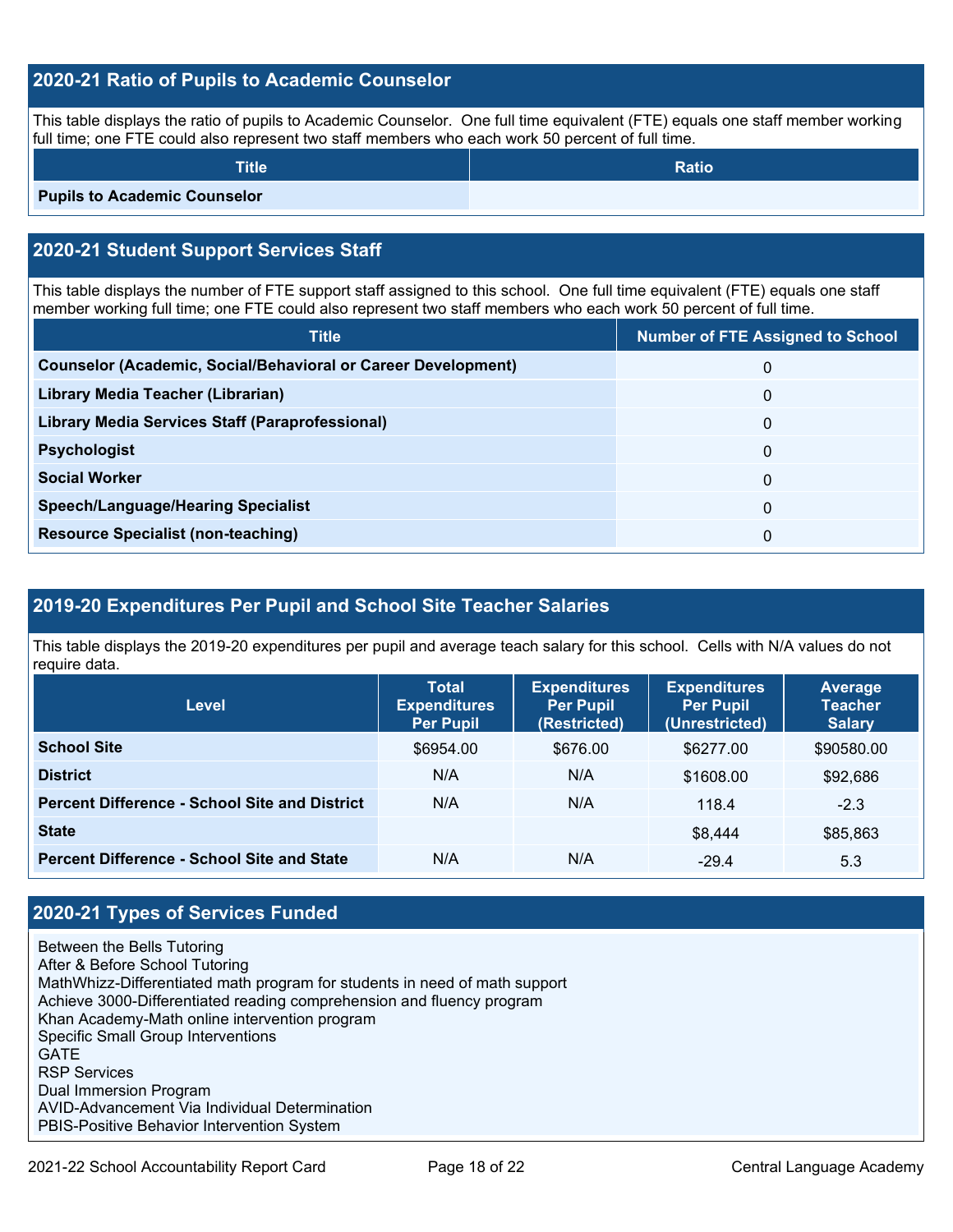#### **2020-21 Types of Services Funded**

Activities & Sports-Soccer, Football, Basketball, Volleyball, Lacrosse, Chess, and Coding. iLit-Intervention online program for English Learners

#### **2019-20 Teacher and Administrative Salaries**

This table displays the 2019-20 Teacher and Administrative salaries. For detailed information on salaries, see the CDE Certification Salaries & Benefits web page at [http://www.cde.ca.gov/ds/fd/cs/.](http://www.cde.ca.gov/ds/fd/cs/)

| Category                                             | <b>District</b><br><b>Amount</b> | <b>State Average</b><br>for Districts<br>in Same Category |
|------------------------------------------------------|----------------------------------|-----------------------------------------------------------|
| <b>Beginning Teacher Salary</b>                      | \$48,998                         | \$52,060                                                  |
| <b>Mid-Range Teacher Salary</b>                      | \$87,146                         | \$84,043                                                  |
| <b>Highest Teacher Salary</b>                        | \$105,113                        | \$107,043                                                 |
| <b>Average Principal Salary (Elementary)</b>         | \$138,892                        | \$133,582                                                 |
| <b>Average Principal Salary (Middle)</b>             | \$141,565                        | \$138,803                                                 |
| <b>Average Principal Salary (High)</b>               | \$0                              | \$133,845                                                 |
| <b>Superintendent Salary</b>                         | \$319,095                        | \$240,628                                                 |
| <b>Percent of Budget for Teacher Salaries</b>        | 37%                              | 35%                                                       |
| <b>Percent of Budget for Administrative Salaries</b> | 6%                               | 5%                                                        |

#### **Professional Development**

Central strives to set continuous rigorous goals that lead to student achievement. A leadership team is established each year with representation from each grade level and support staff. Meetings are held each year to determine a focus for professional development. Feedback from community surveys, school-wide benchmark and state testing data, School Site Council input, parent group input and input from staff are taken into consideration when developing goals. In 2018-19, a more focused look at the writing process and writing across the curriculum was embedded into the professional development provided to teachers. During the 2018-2019 school year, a continued focus on gifted strategies across settings, differentiated instruction, and data analysis with goal setting was emphasized. During the 2018-2019 there was a focus on collaborative conversations, AVID strategies such as note-taking, organization, and inquiry based teaching. During the 2019-2020 school year, continued focus on collaboration, inquiry, in addition to AVID strategies including note-taking and writing strategies were a focus. Continuing into the 2021-2022 school year, there was a continued focus on engagement and inquiry strategies along with other AVID strategies, the writing process and the MTSS process and development on the CLA campus and were professional development topics provided to staff. Professional development is offered through buy-back days, after school trainings, conference attendance, and classroom visitations by teachers. In addition, the site administrative team performs ongoing walkthroughs and provides feedback to teachers on a continuous basis. In the middle of the year, one on one data meetings are held with teachers and support team members to ensure that identified needs are understood and met through a variety of site and community based services.

This table displays the number of school days dedicated to staff development and continuous improvement.

| <b>Subiect</b>                                                                  |     | $\vert$ 2019-20 2020-21 2021-22 |
|---------------------------------------------------------------------------------|-----|---------------------------------|
| Number of school days dedicated to Staff Development and Continuous Improvement | -37 |                                 |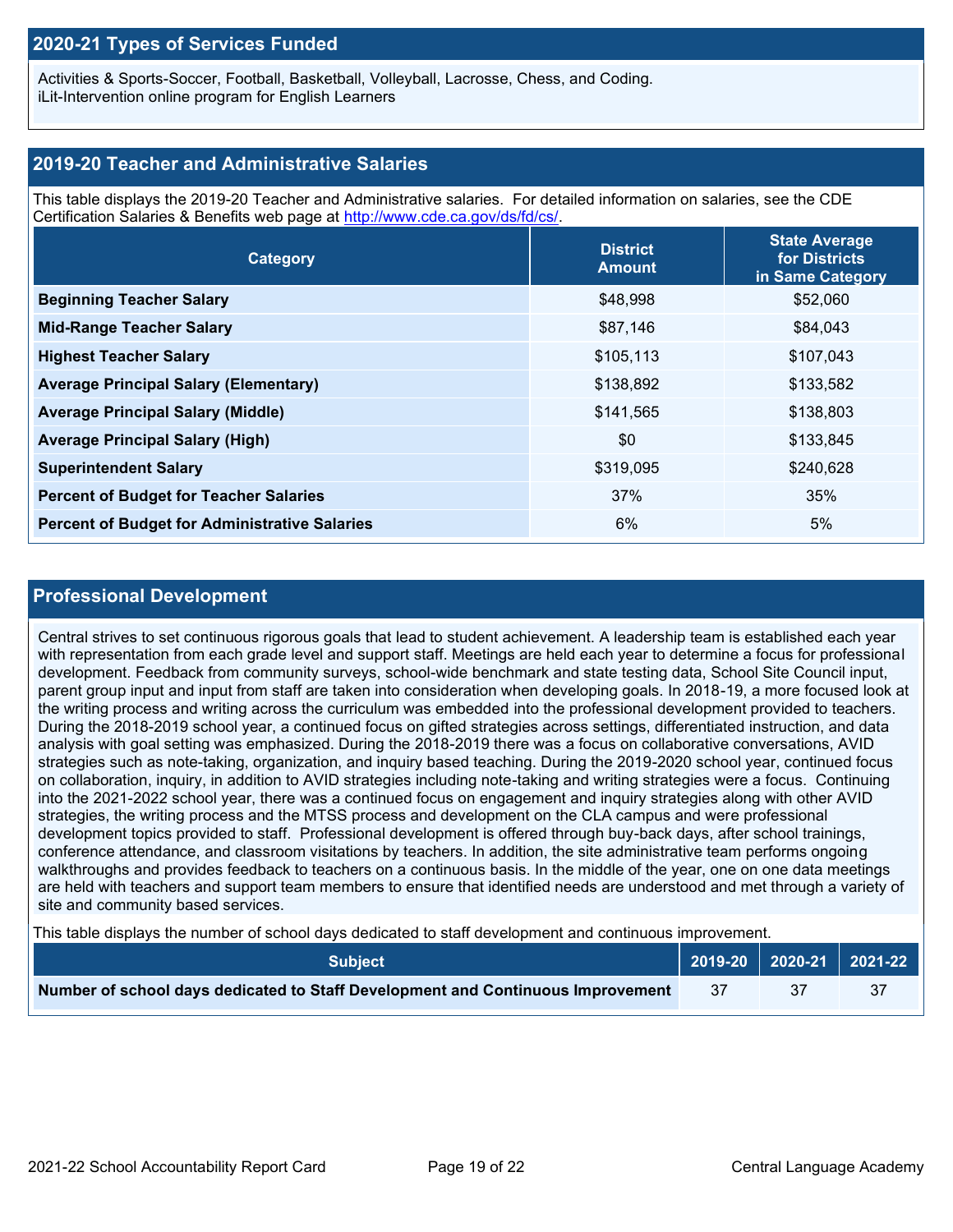# **Ontario-Montclair School District 2020-21 Local Accountability Report Card (LARC) Addendum**

## **Local Accountability Report Card (LARC) Addendum**

**2020-21 Local Accountability Report Card (LARC) Addendum Overview**



On July 14, 2021, the California State Board of Education (SBE) determined that the California Department of Education (CDE) will use the SARC as the mechanism to conduct a one-time data collection of the LEA-level aggregate test results of all school's local assessments administered during the 2020–2021 school year in order to meet the federal Every Students Succeeds Act (ESSA) reporting requirement for the Local Educational Agency Accountability Report Cards (LARCs).

Each local educational agency (LEA) is responsible for preparing and posting their annual LARC in accordance with the federal ESSA. As a courtesy, the CDE prepares and posts the LARCs on behalf of all LEAs.

Only for the 2020–2021 school year and the 2020–2021 LARCs, LEAs are required to report their aggregate local assessments test results at the LEA-level to the CDE by populating the tables below via the SARC. These data will be used to meet the LEAs' federal requirement for their LARCs. Note that it is the responsibility of the school and LEA to ensure that all student privacy and suppression rules are in place when reporting data in Tables 3 and 4 in the Addendum, as applicable.

The tables below are not part of the SBE approved 2020–2021 SARC template but rather are the mechanism by which these required data will be collected from LEAs.

For purposes of the LARC and the following tables, an LEA is defined as a school district, a county office of education, or a direct funded charter school.

| 2021-22 District Contact Information |                                   |  |  |  |
|--------------------------------------|-----------------------------------|--|--|--|
| <b>District Name</b>                 | Ontario-Montclair School District |  |  |  |
| <b>Phone Number</b>                  | $(909)$ 459-2500                  |  |  |  |
| Superintendent                       | Dr. James Q. Hammond              |  |  |  |
| <b>Email Address</b>                 | info@omsd.net                     |  |  |  |
| <b>District Website Address</b>      | https://www.omsd.net              |  |  |  |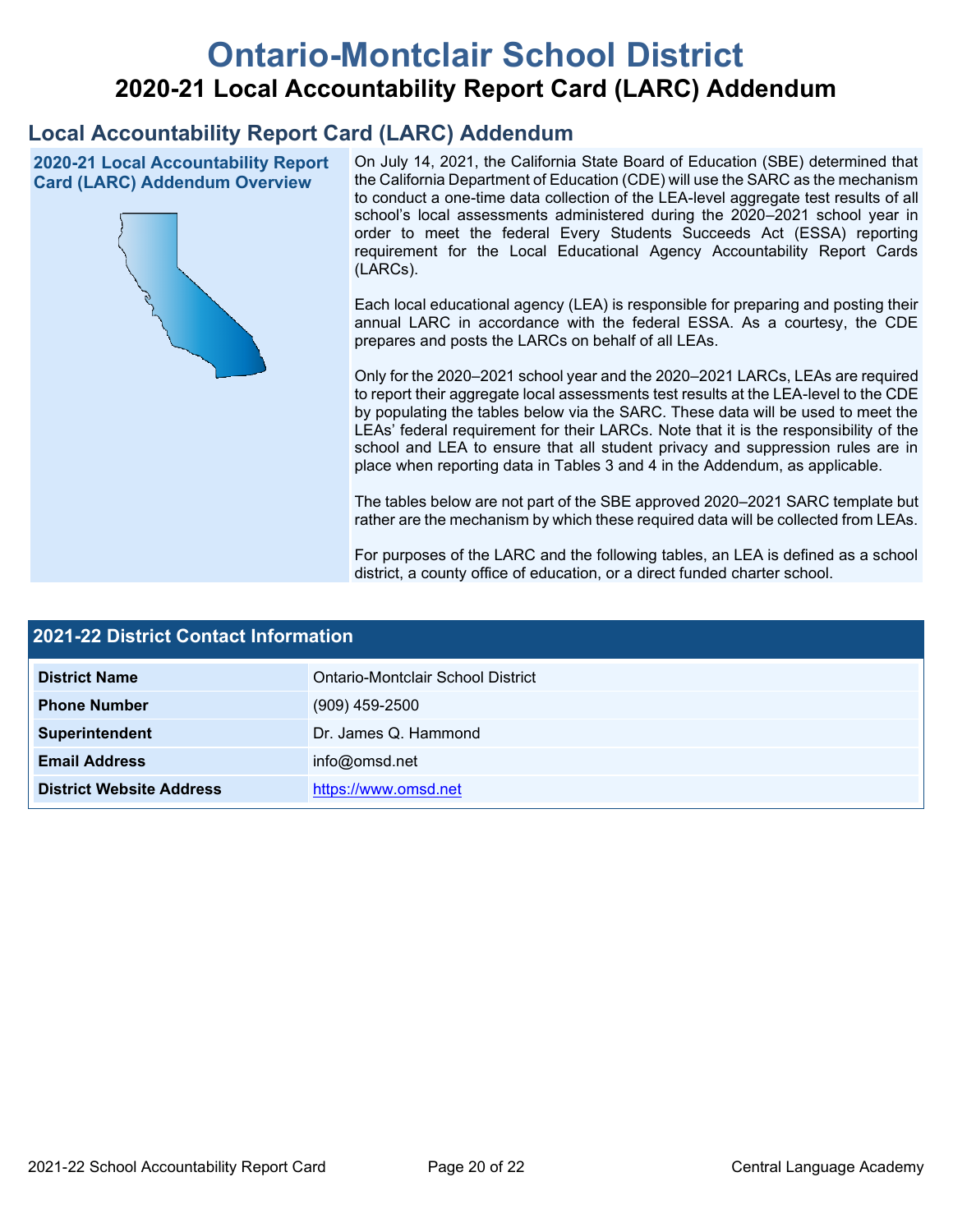#### **2020-21 CAASPP Test Results in ELA by Student Group**

This table displays CAASPP test results in ELA by student group for students grades three through eight and grade eleven taking and completing a state-administered assessment. The CDE will populate this table for schools in cases where the school administered the CAASPP assessment. In cases where the school administered a local assessment instead of CAASPP, the CDE will populate this table with "NT" values, meaning this school did not test students using the CAASPP. See the local assessment(s) table for more information.

| <b>CAASPP</b><br><b>Student Groups</b>               | <b>CAASPP</b><br><b>Total</b><br><b>Enrollment</b> | <b>CAASPP</b><br><b>Number</b><br><b>Tested</b> | <b>CAASPP</b><br><b>Percent</b><br><b>Tested</b> | <b>CAASPP</b><br><b>Percent</b><br><b>Not Tested</b> | <b>CAASPP</b><br><b>Percent</b><br>Met or<br><b>Exceeded</b> |
|------------------------------------------------------|----------------------------------------------------|-------------------------------------------------|--------------------------------------------------|------------------------------------------------------|--------------------------------------------------------------|
| <b>All Students</b>                                  | 12994                                              | <b>NT</b>                                       | <b>NT</b>                                        | <b>NT</b>                                            | <b>NT</b>                                                    |
| <b>Female</b>                                        | 6378                                               | <b>NT</b>                                       | <b>NT</b>                                        | <b>NT</b>                                            | <b>NT</b>                                                    |
| <b>Male</b>                                          | 6616                                               | <b>NT</b>                                       | <b>NT</b>                                        | <b>NT</b>                                            | <b>NT</b>                                                    |
| American Indian or Alaska Native                     | 92                                                 | <b>NT</b>                                       | <b>NT</b>                                        | <b>NT</b>                                            | <b>NT</b>                                                    |
| <b>Asian</b>                                         | 257                                                | <b>NT</b>                                       | <b>NT</b>                                        | <b>NT</b>                                            | <b>NT</b>                                                    |
| <b>Black or African American</b>                     | 394                                                | <b>NT</b>                                       | <b>NT</b>                                        | <b>NT</b>                                            | <b>NT</b>                                                    |
| <b>Filipino</b>                                      | 81                                                 | <b>NT</b>                                       | <b>NT</b>                                        | <b>NT</b>                                            | <b>NT</b>                                                    |
| <b>Hispanic or Latino</b>                            | 11629                                              | <b>NT</b>                                       | <b>NT</b>                                        | <b>NT</b>                                            | NT                                                           |
| Native Hawaiian or Pacific Islander                  | 31                                                 | <b>NT</b>                                       | <b>NT</b>                                        | <b>NT</b>                                            | <b>NT</b>                                                    |
| <b>Two or More Races</b>                             | 140                                                | <b>NT</b>                                       | <b>NT</b>                                        | <b>NT</b>                                            | <b>NT</b>                                                    |
| <b>White</b>                                         | 370                                                | <b>NT</b>                                       | <b>NT</b>                                        | <b>NT</b>                                            | <b>NT</b>                                                    |
| <b>English Learners</b>                              | 2756                                               | <b>NT</b>                                       | <b>NT</b>                                        | <b>NT</b>                                            | <b>NT</b>                                                    |
| <b>Foster Youth</b>                                  | 73                                                 | <b>NT</b>                                       | <b>NT</b>                                        | <b>NT</b>                                            | <b>NT</b>                                                    |
| <b>Homeless</b>                                      | 2320                                               | <b>NT</b>                                       | <b>NT</b>                                        | <b>NT</b>                                            | <b>NT</b>                                                    |
| <b>Military</b>                                      | $\mathbf 0$                                        | $\mathbf 0$                                     | $\mathbf 0$                                      | $\mathbf 0$                                          | 0                                                            |
| <b>Socioeconomically Disadvantaged</b>               | 11552                                              | <b>NT</b>                                       | <b>NT</b>                                        | <b>NT</b>                                            | <b>NT</b>                                                    |
| <b>Students Receiving Migrant Education Services</b> | 0                                                  | $\mathbf 0$                                     | $\mathbf 0$                                      | $\mathbf 0$                                          | 0                                                            |
| <b>Students with Disabilities</b>                    | 1919                                               | <b>NT</b>                                       | <b>NT</b>                                        | <b>NT</b>                                            | <b>NT</b>                                                    |